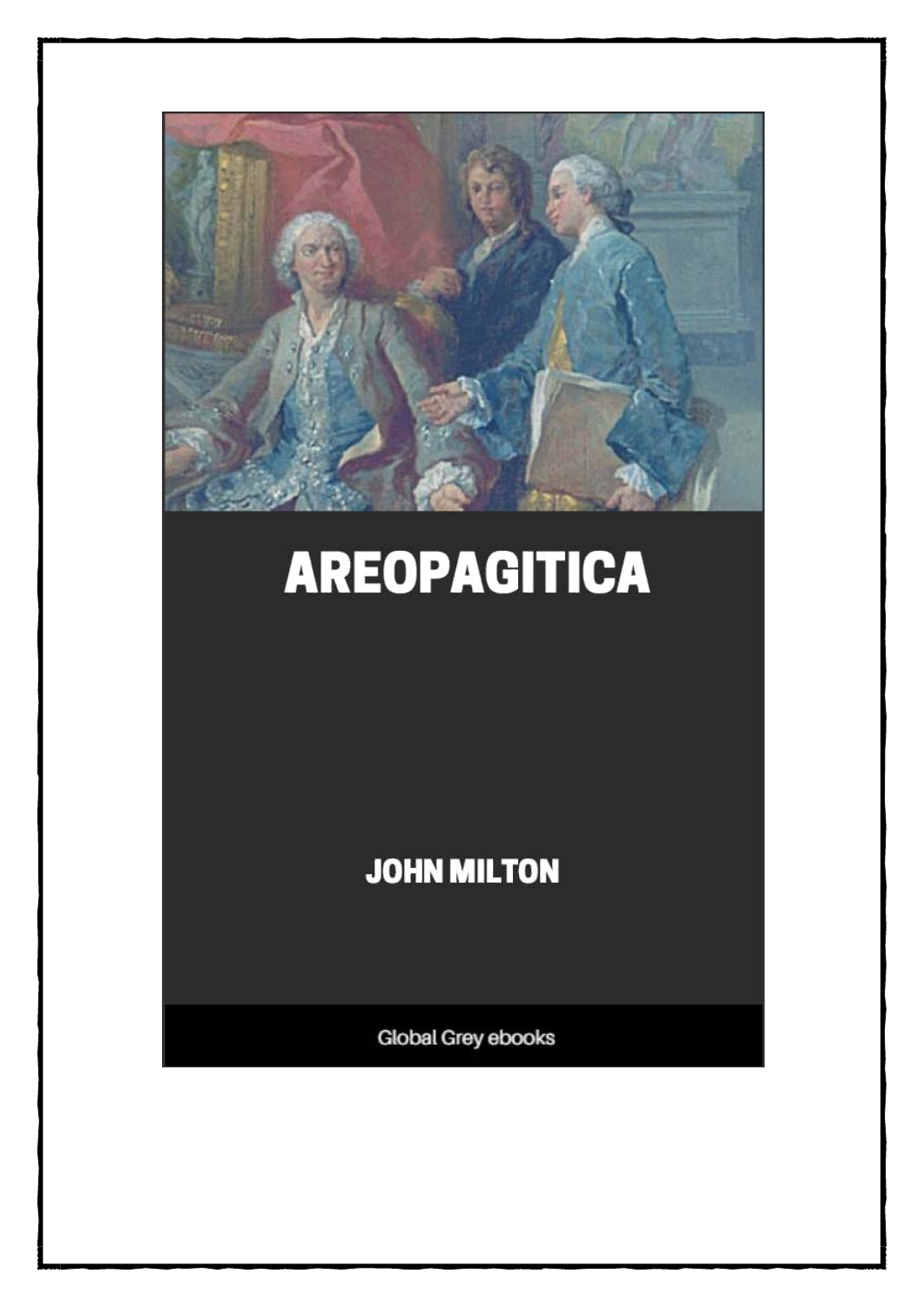## AREOPAGITICA

## **BY** JOHN MILTON

**A SPEECH FOR THE LIBERTY OF UNLICENSED PRINTING TO THE PARLIAMENT OF ENGLAND**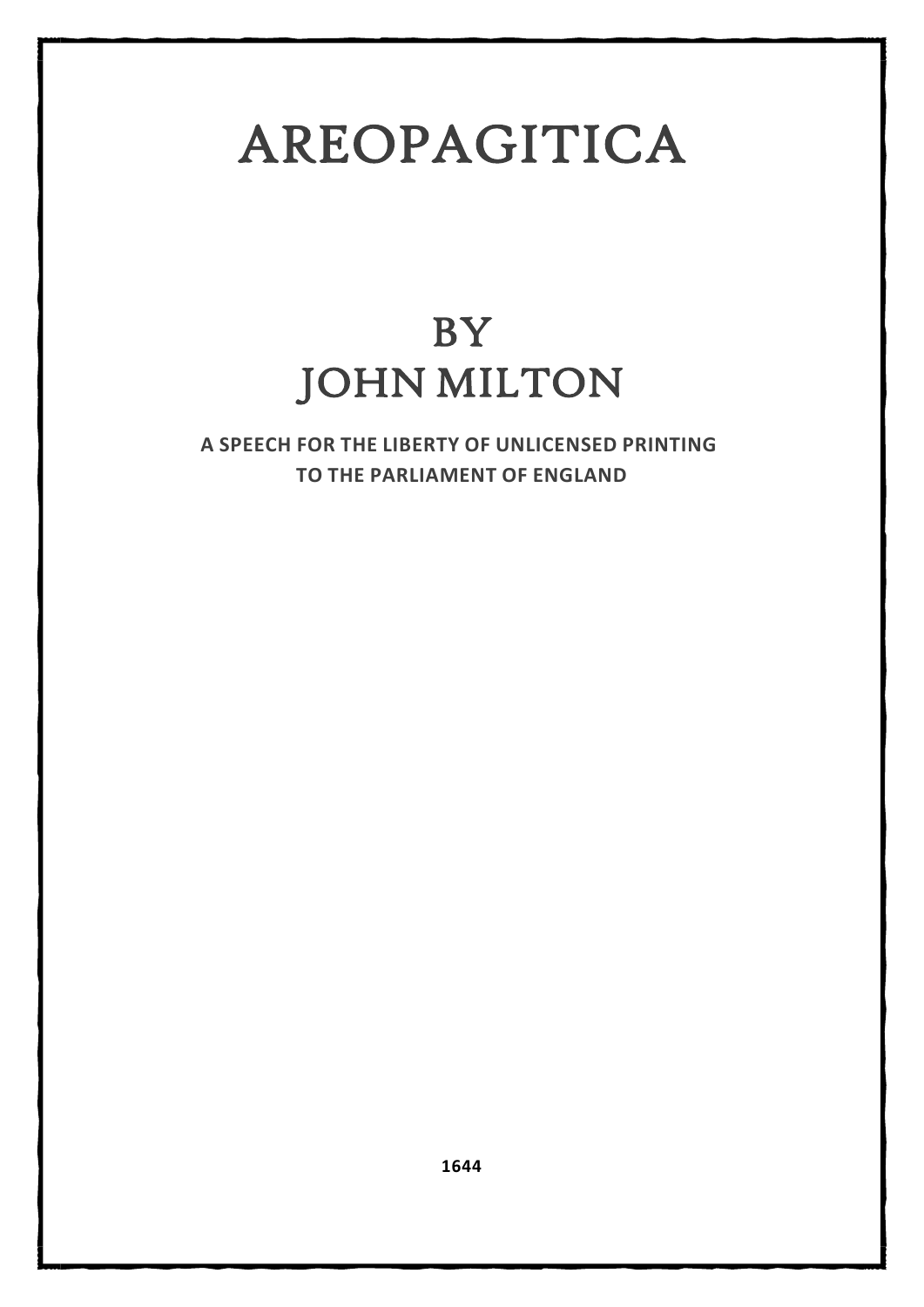Areopagitica by John Milton.

This edition was created and published by Global Grey

©GlobalGrey 2018



**[globalgreyebooks.com](https://www.globalgreyebooks.com/)**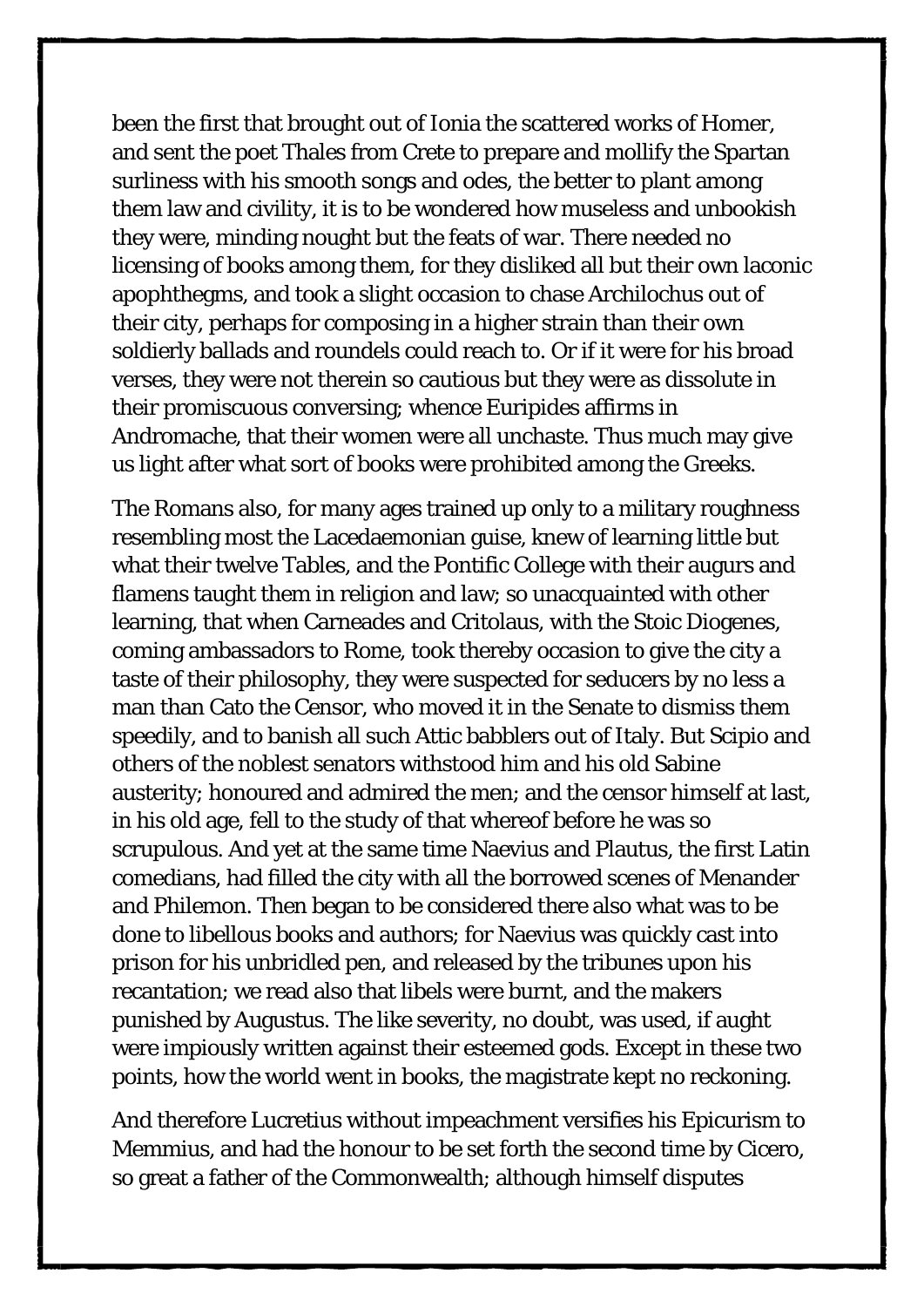against that opinion in his own writings. Nor was the satirical sharpness or naked plainness of Lucilius, or Catullus, or Flaccus, by any order prohibited. And for matters of state, the story of Titus Livius, though it extolled that part which Pompey held, was not therefore suppressed by Octavius Caesar of the other faction. But that Naso was by him banished in his old age, for the wanton poems of his youth, was but a mere covert of state over some secret cause: and besides, the books were neither banished nor called in. From hence we shall meet with little else but tyranny in the Roman empire, that we may not marvel, if not so often bad as good books were silenced. I shall therefore deem to have been large enough, in producing what among the ancients was punishable to write; save only which, all other arguments were free to treat on.

By this time the emperors were become Christians, whose discipline in this point I do not find to have been more severe than what was formerly in practice. The books of those whom they took to be grand heretics were examined, refuted, and condemned in the general Councils; and not till then were prohibited, or burnt, by authority of the emperor. As for the writings of heathen authors, unless they were plain invectives against Christianity, as those of Porphyrius and Proclus, they met with no interdict that can be cited, till about the year 400, in a Carthaginian Council, wherein bishops themselves were forbid to read the books of Gentiles, but heresies they might read: while others long before them, on the contrary, scrupled more the books of heretics than of Gentiles. And that the primitive Councils and bishops were wont only to declare what books were not commendable, passing no further, but leaving it to each one's conscience to read or to lay by, till after the year 800, is observed already by Padre Paolo, the great unmasker of the Trentine Council.

After which time the Popes of Rome, engrossing what they pleased of political rule into their own hands, extended their dominion over men's eyes, as they had before over their judgments, burning and prohibiting to be read what they fancied not; yet sparing in their censures, and the books not many which they so dealt with: till Martin V., by his bull, not only prohibited, but was the first that excommunicated the reading of heretical books; for about that time Wickliffe and Huss, growing terrible, were they who first drove the Papal Court to a stricter policy of prohibiting. Which course Leo X. and his successors followed, until the Council of Trent and the Spanish Inquisition engendering together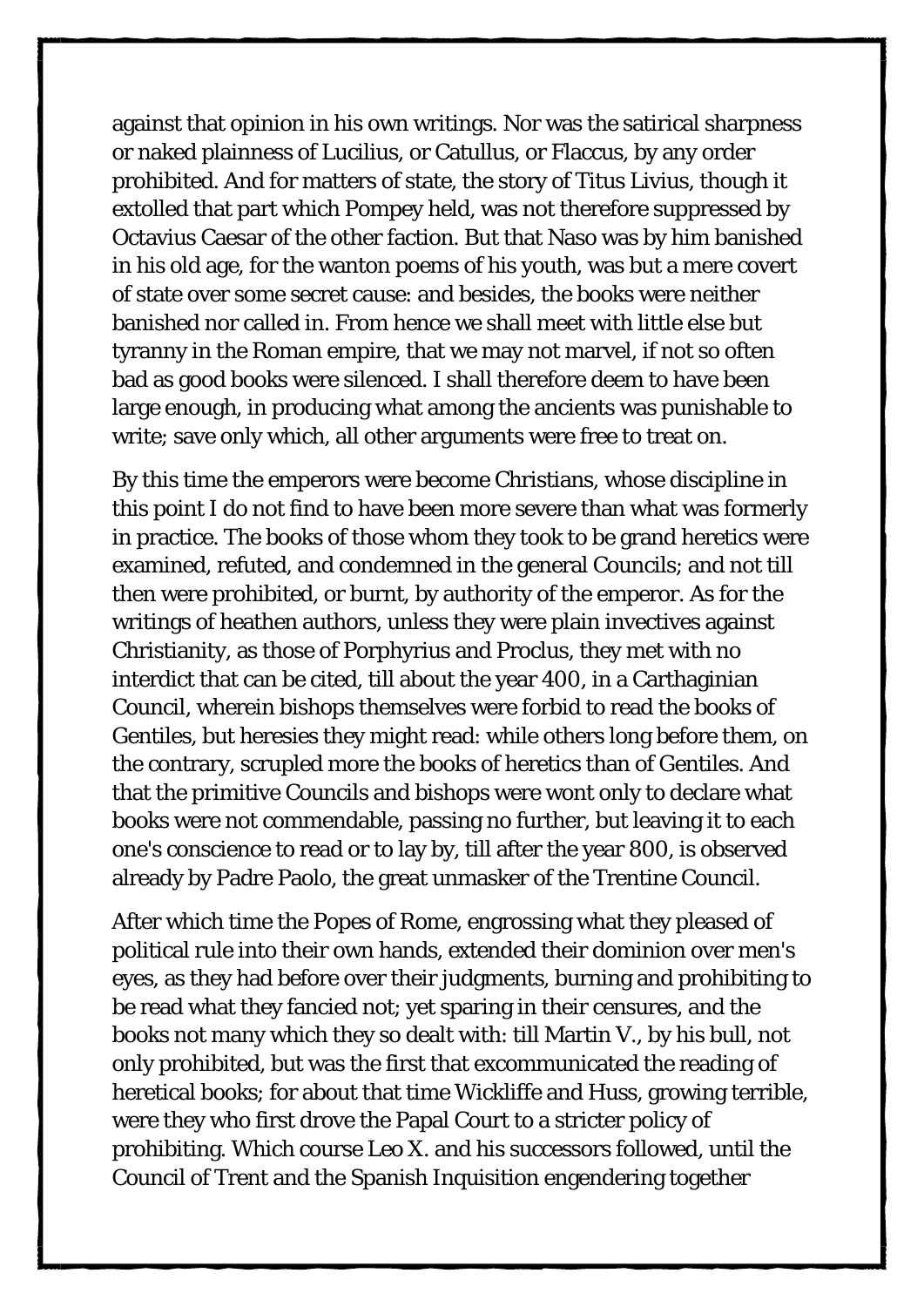brought forth, or perfected, those Catalogues and expurging Indexes, that rake through the entrails of many an old good author, with a violation worse than any could be offered to his tomb. Nor did they stay in matters heretical, but any subject that was not to their palate, they either condemned in a Prohibition, or had it straight into the new purgatory of an index.

To fill up the measure of encroachment, their last invention was to ordain that no book, pamphlet, or paper should be printed (as if St. Peter had bequeathed them the keys of the press also out of Paradise) unless it were approved and licensed under the hands of two or three glutton friars. For example:

*Let the Chancellor Cini be pleased to see if in this present work be contained aught that may withstand the printing.*

*VINCENT RABBATTA, Vicar of Florence.*

*I have seen this present work, and find nothing athwart the Catholic faith and good manners: in witness whereof I have given, etc.*

*NICOLO GINI, Chancellor of Florence.*

*Attending the precedent relation, it is allowed that this present work of Davanzati may be printed.*

*VINCENT RABBATTA, etc.*

*It may be printed, July 15.*

*FRIAR SIMON MOMPEI D'AMELIA, Chancellor of the Holy Office in Florence.*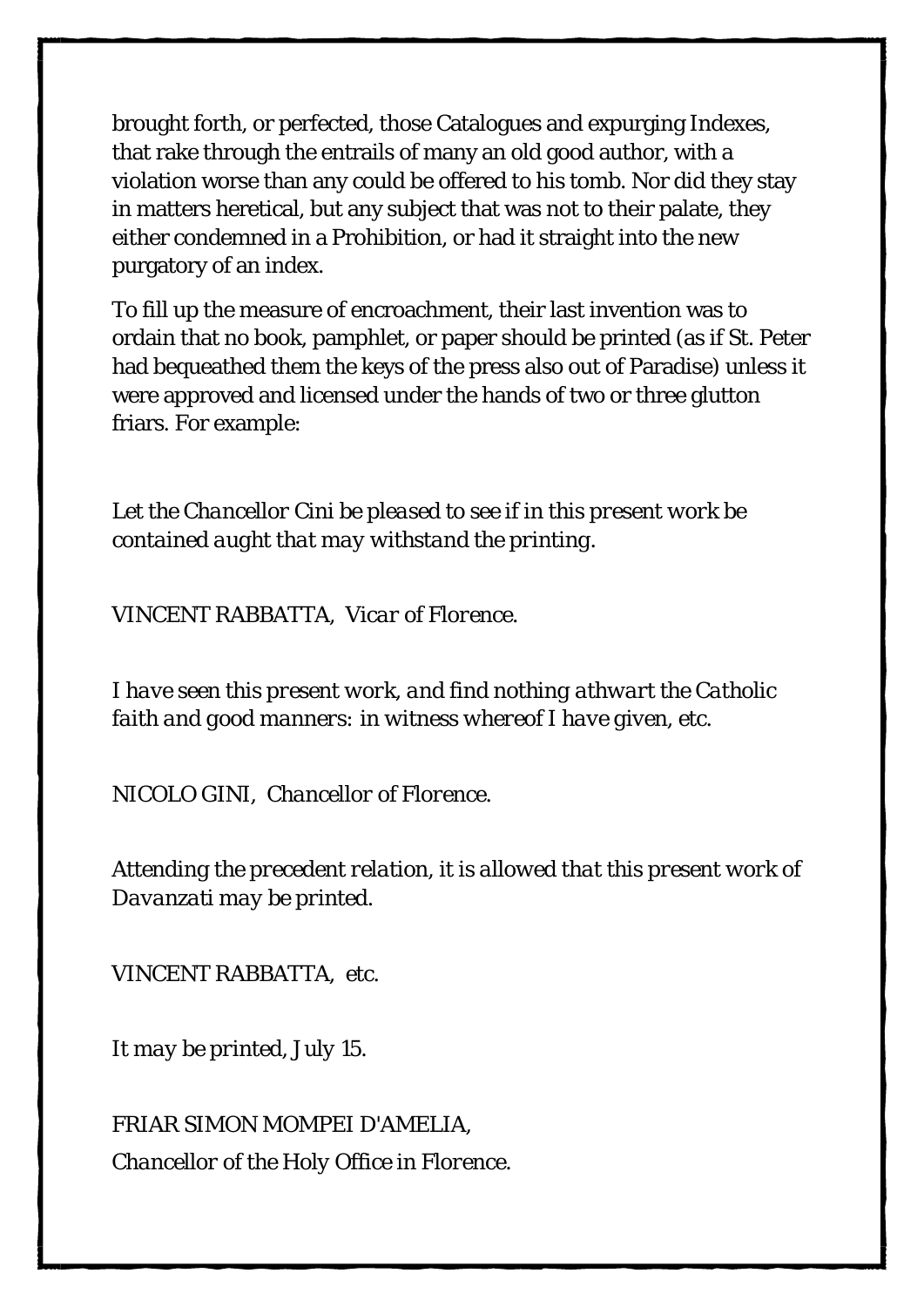Sure they have a conceit, if he of the bottomless pit had not long since broke prison, that this quadruple exorcism would bar him down. I fear their next design will be to get into their custody the licensing of that which they say Claudius intended, but went not through with. Vouchsafe to see another of their forms, the Roman stamp:

*Imprimatur, If it seem good to the reverend Master of the Holy Palace.*

*BELCASTRO, Vicegerent.*

*Imprimatur, Friar Nicolo Rodolphi, Master of the Holy Palace.*

Sometimes five Imprimaturs are seen together dialogue-wise in the piazza of one title-page, complimenting and ducking each to other with their shaven reverences, whether the author, who stands by in perplexity at the foot of his epistle, shall to the press or to the sponge. These are the pretty responsories, these are the dear antiphonies, that so bewitched of late our prelates and their chaplains with the goodly echo they made; and besotted us to the gay imitation of a lordly Imprimatur, one from Lambeth House, another from the west end of Paul's; so apishly Romanizing, that the word of command still was set down in Latin; as if the learned grammatical pen that wrote it would cast no ink without Latin; or perhaps, as they thought, because no vulgar tongue was worthy to express the pure conceit of an Imprimatur, but rather, as I hope, for that our English, the language of men ever famous and foremost in the achievements of liberty, will not easily find servile letters enow to spell such a dictatory presumption English.

And thus ye have the inventors and the original of book-licensing ripped up and drawn as lineally as any pedigree. We have it not, that can be heard of, from any ancient state, or polity or church; nor by any statute left us by our ancestors elder or later; nor from the modern custom of any reformed city or church abroad, but from the most anti-christian council and the most tyrannous inquisition that ever inquired. Till then books were ever as freely admitted into the world as any other birth; the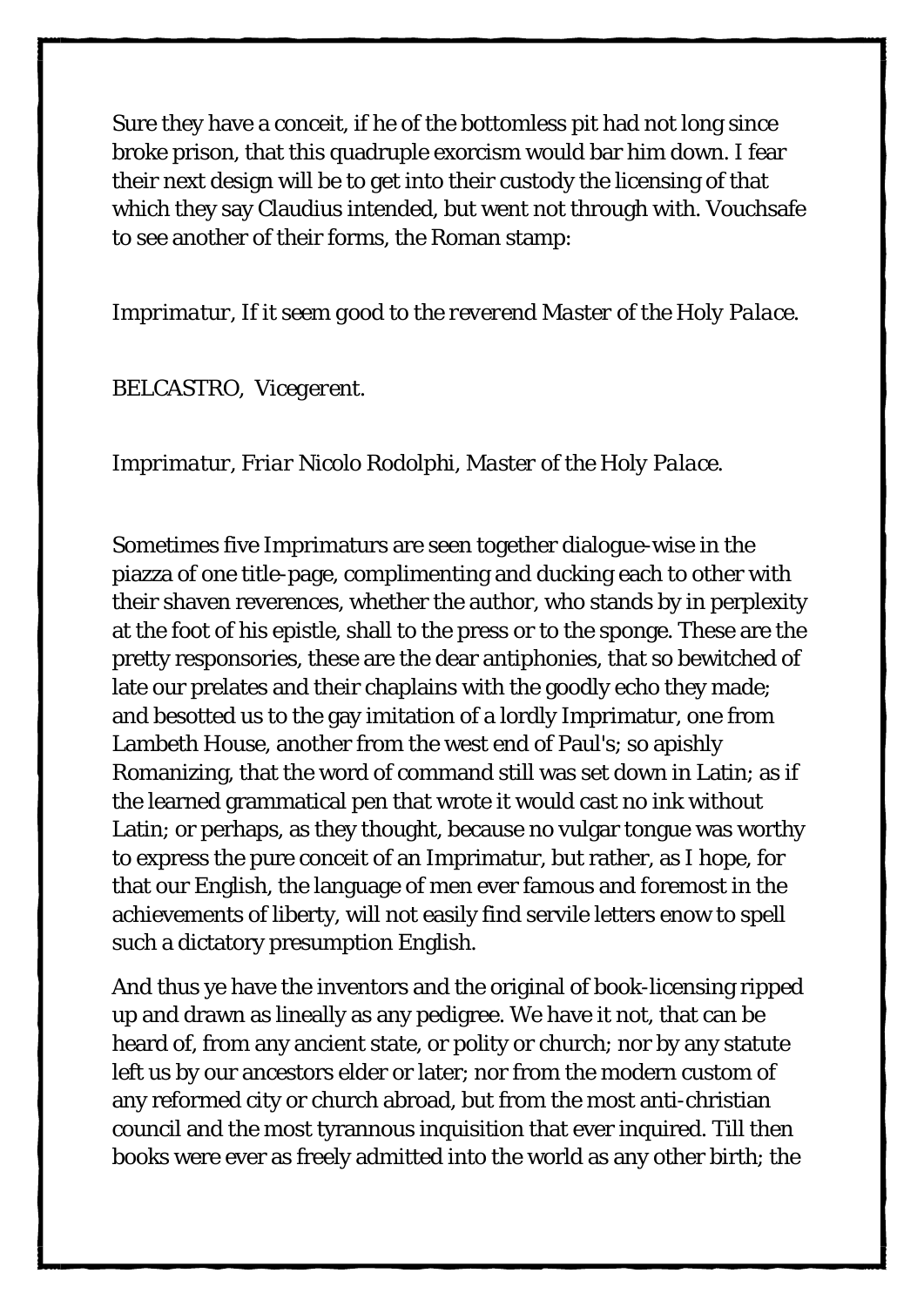issue of the brain was no more stifled than the issue of the womb: no envious Juno sat cross-legged over the nativity of any man's intellectual offspring; but if it proved a monster, who denies, but that it was justly burnt, or sunk into the sea? But that a book, in worse condition than a peccant soul, should be to stand before a jury ere it be born to the world, and undergo yet in darkness the judgment of Radamanth and his colleagues, ere it can pass the ferry backward into light, was never heard before, till that mysterious iniquity, provoked and troubled at the first entrance of Reformation, sought out new limbos and new hells wherein they might include our books also within the number of their damned. And this was the rare morsel so officiously snatched up, and so illfavouredly imitated by our inquisiturient bishops, and the attendant minorites their chaplains. That ye like not now these most certain authors of this licensing order, and that all sinister intention was far distant from your thoughts, when ye were importuned the passing it, all men who know the integrity of your actions, and how ye honour truth, will clear ye readily.

But some will say, what though the inventors were bad, the thing for all that may be good? It may so; yet if that thing be no such deep invention, but obvious, and easy for any man to light on, and yet best and wisest commonwealths through all ages and occasions have forborne to use it, and falsest seducers and oppressors of men were the first who took it up, and to no other purpose but to obstruct and hinder the first approach of Reformation; I am of those who believe it will be a harder alchemy than Lullius ever knew, to sublimate any good use out of such an invention. Yet this only is what I request to gain from this reason, that it may be held a dangerous and suspicious fruit, as certainly it deserves, for the tree that bore it, until I can dissect one by one the properties it has. But I have first to finish, as was propounded, what is to be thought in general of reading books, whatever sort they be, and whether be more the benefit or the harm that thence proceeds.

Not to insist upon the examples of Moses, Daniel, and Paul, who were skilful in all the learning of the Egyptians, Chaldeans, and Greeks, which could not probably be without reading their books of all sorts; in Paul especially, who thought it no defilement to insert into Holy Scripture the sentences of three Greek poets, and one of them a tragedian; the question was notwithstanding sometimes controverted among the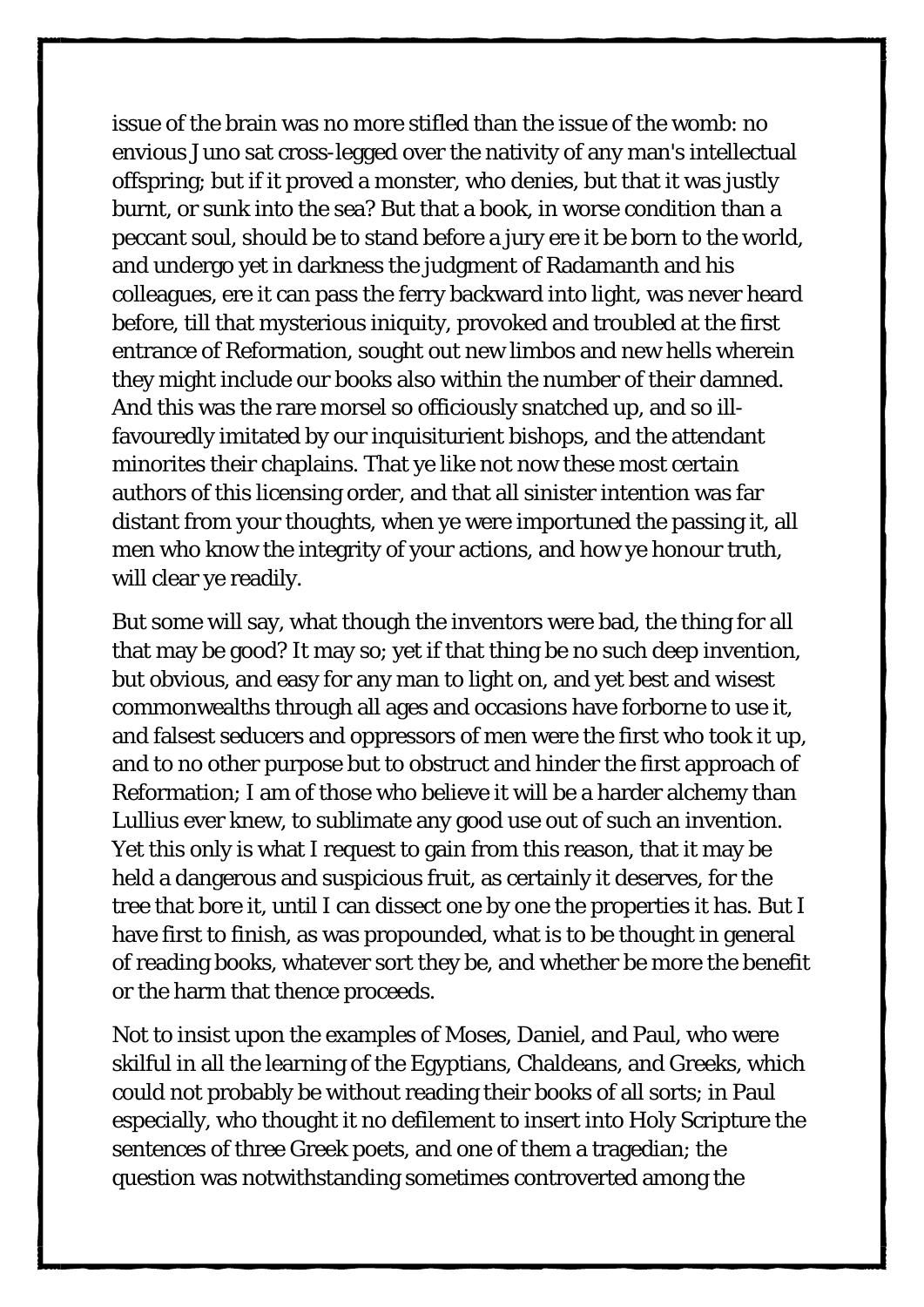primitive doctors, but with great odds on that side which affirmed it both lawful and profitable; as was then evidently perceived, when Julian the Apostate and subtlest enemy to our faith made a decree forbidding Christians the study of heathen learning: for, said he, they wound us with our own weapons, and with our own arts and sciences they overcome us. And indeed the Christians were put so to their shifts by this crafty means, and so much in danger to decline into all ignorance, that the two Apollinarii were fain, as a man may say, to coin all the seven liberal sciences out of the Bible, reducing it into divers forms of orations, poems, dialogues, even to the calculating of a new Christian grammar. But, saith the historian Socrates, the providence of God provided better than the industry of Apollinarius and his son, by taking away that illiterate law with the life of him who devised it. So great an injury they then held it to be deprived of Hellenic learning; and thought it a persecution more undermining, and secretly decaying the Church, than the open cruelty of Decius or Diocletian.

And perhaps it was the same politic drift that the devil whipped St. Jerome in a lenten dream, for reading Cicero; or else it was a phantasm bred by the fever which had then seized him. For had an angel been his discipliner, unless it were for dwelling too much upon Ciceronianisms, and had chastised the reading, not the vanity, it had been plainly partial; first to correct him for grave Cicero, and not for scurril Plautus, whom he confesses to have been reading, not long before; next to correct him only, and let so many more ancient fathers wax old in those pleasant and florid studies without the lash of such a tutoring apparition; insomuch that Basil teaches how some good use may be made of Margites, a sportful poem, not now extant, writ by Homer; and why not then of Morgante, an Italian romance much to the same purpose?

But if it be agreed we shall be tried by visions, there is a vision recorded by Eusebius, far ancienter than this tale of Jerome, to the nun Eustochium, and, besides, has nothing of a fever in it. Dionysius Alexandrinus was about the year 240 a person of great name in the Church for piety and learning, who had wont to avail himself much against heretics by being conversant in their books; until a certain presbyter laid it scrupulously to his conscience, how he durst venture himself among those defiling volumes. The worthy man, loath to give offence, fell into a new debate with himself what was to be thought; when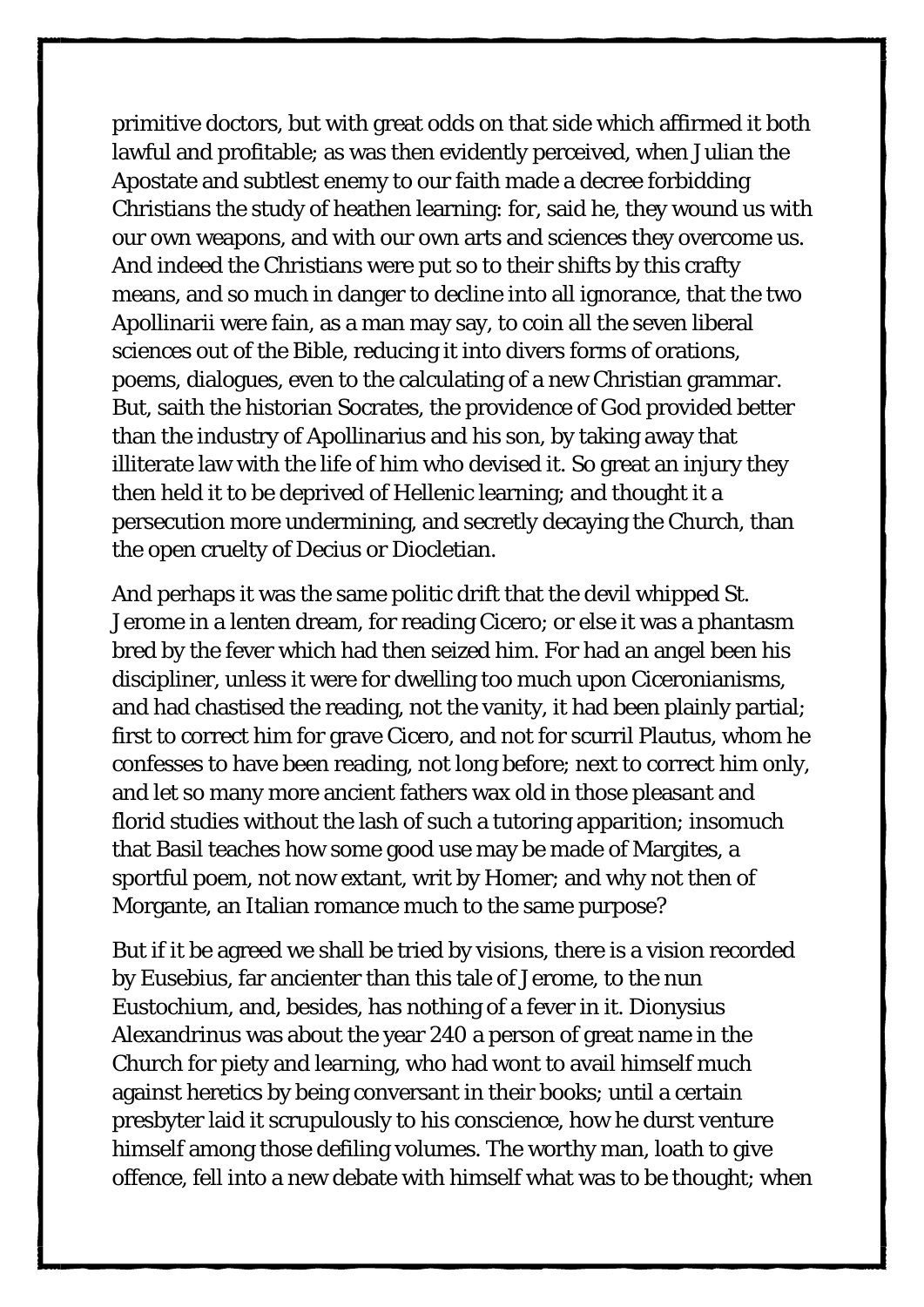suddenly a vision sent from God (it is his own epistle that so avers it) confirmed him in these words: READ ANY BOOKS WHATEVER COME TO THY HANDS, FOR THOU ART SUFFICIENT BOTH TO JUDGE ARIGHT AND TO EXAMINE EACH MATTER. To this revelation he assented the sooner, as he confesses, because it was answerable to that of the Apostle to the Thessalonians, PROVE ALL THINGS, HOLD FAST THAT WHICH IS GOOD. And he might have added another remarkable saying of the same author: TO THE PURE, ALL THINGS ARE PURE; not only meats and drinks, but all kind of knowledge whether of good or evil; the knowledge cannot defile, nor consequently the books, if the will and conscience be not defiled.

For books are as meats and viands are; some of good, some of evil substance; and yet God, in that unapocryphal vision, said without exception, RISE, PETER, KILL AND EAT, leaving the choice to each man's discretion. Wholesome meats to a vitiated stomach differ little or nothing from unwholesome; and best books to a naughty mind are not unappliable to occasions of evil. Bad meats will scarce breed good nourishment in the healthiest concoction; but herein the difference is of bad books, that they to a discreet and judicious reader serve in many respects to discover, to confute, to forewarn, and to illustrate. Whereof what better witness can ye expect I should produce, than one of your own now sitting in Parliament, the chief of learned men reputed in this land, Mr. Selden; whose volume of natural and national laws proves, not only by great authorities brought together, but by exquisite reasons and theorems almost mathematically demonstrative, that all opinions, yea errors, known, read, and collated, are of main service and assistance toward the speedy attainment of what is truest. I conceive, therefore, that when God did enlarge the universal diet of man's body, saving ever the rules of temperance, he then also, as before, left arbitrary the dieting and repasting of our minds; as wherein every mature man might have to exercise his own leading capacity.

How great a virtue is temperance, how much of moment through the whole life of man! Yet God commits the managing so great a trust, without particular law or prescription, wholly to the demeanour of every grown man. And therefore when he himself tabled the Jews from heaven, that omer, which was every man's daily portion of manna, is computed to have been more than might have well sufficed the heartiest feeder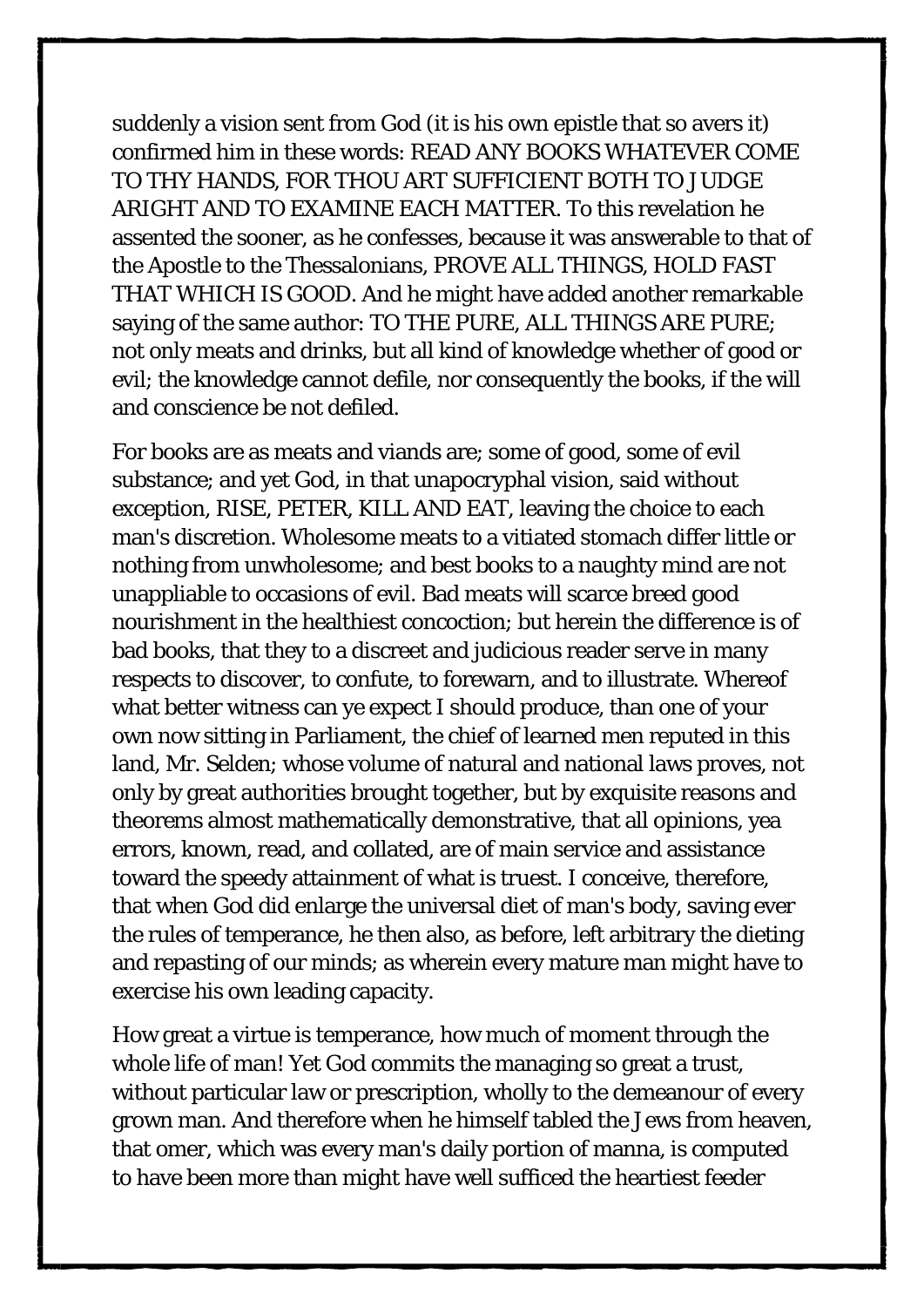thrice as many meals. For those actions which enter into a man, rather than issue out of him, and therefore defile not, God uses not to captivate under a perpetual childhood of prescription, but trusts him with the gift of reason to be his own chooser; there were but little work left for preaching, if law and compulsion should grow so fast upon those things which heretofore were governed only by exhortation. Solomon informs us, that much reading is a weariness to the flesh; but neither he nor other inspired author tells us that such or such reading is unlawful: yet certainly had God thought good to limit us herein, it had been much more expedient to have told us what was unlawful than what was wearisome. As for the burning of those Ephesian books by St. Paul's converts; 'tis replied the books were magic, the Syriac so renders them. It was a private act, a voluntary act, and leaves us to a voluntary imitation: the men in remorse burnt those books which were their own; the magistrate by this example is not appointed; these men practised the books, another might perhaps have read them in some sort usefully.

Good and evil we know in the field of this world grow up together almost inseparably; and the knowledge of good is so involved and interwoven with the knowledge of evil, and in so many cunning resemblances hardly to be discerned, that those confused seeds which were imposed upon Psyche as an incessant labour to cull out, and sort asunder, were not more intermixed. It was from out the rind of one apple tasted, that the knowledge of good and evil, as two twins cleaving together, leaped forth into the world. And perhaps this is that doom which Adam fell into of knowing good and evil, that is to say of knowing good by evil. As therefore the state of man now is; what wisdom can there be to choose, what continence to forbear without the knowledge of evil? He that can apprehend and consider vice with all her baits and seeming pleasures, and yet abstain, and yet distinguish, and yet prefer that which is truly better, he is the true warfaring Christian.

I cannot praise a fugitive and cloistered virtue, unexercised and unbreathed, that never sallies out and sees her adversary but slinks out of the race, where that immortal garland is to be run for, not without dust and heat. Assuredly we bring not innocence into the world, we bring impurity much rather; that which purifies us is trial, and trial is by what is contrary. That virtue therefore which is but a youngling in the contemplation of evil, and knows not the utmost that vice promises to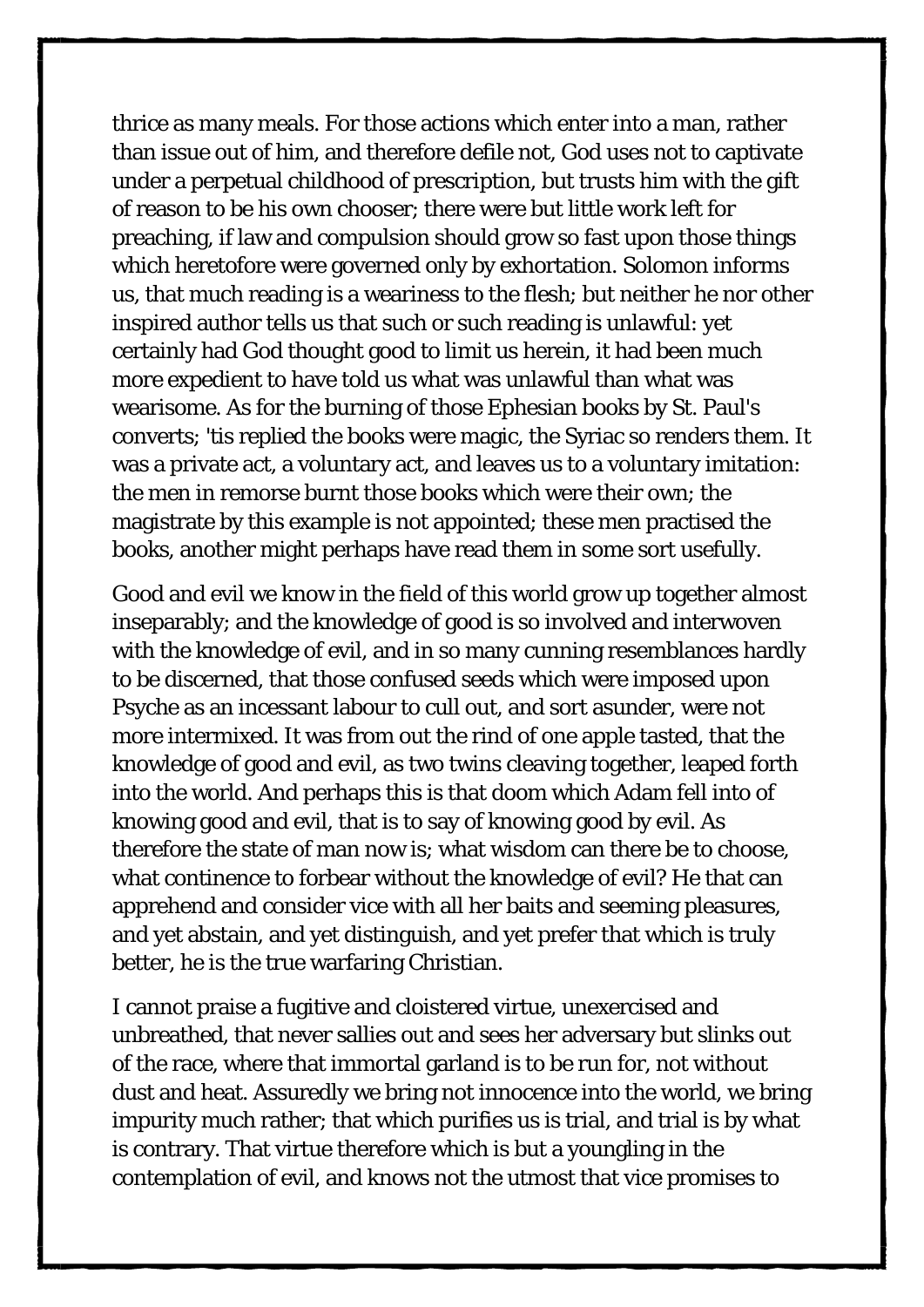her followers, and rejects it, is but a blank virtue, not a pure; her whiteness is but an excremental whiteness. Which was the reason why our sage and serious poet Spenser, whom I dare be known to think a better teacher than Scotus or Aquinas, describing true temperance under the person of Guion, brings him in with his palmer through the cave of Mammon, and the bower of earthly bliss, that he might see and know, and yet abstain. Since therefore the knowledge and survey of vice is in this world so necessary to the constituting of human virtue, and the scanning of error to the confirmation of truth, how can we more safely, and with less danger, scout into the regions of sin and falsity than by reading all manner of tractates and hearing all manner of reason? And this is the benefit which may be had of books promiscuously read.

But of the harm that may result hence three kinds are usually reckoned. First, is feared the infection that may spread; but then all human learning and controversy in religious points must remove out of the world, yea the Bible itself; for that ofttimes relates blasphemy not nicely, it describes the carnal sense of wicked men not unelegantly, it brings in holiest men passionately murmuring against Providence through all the arguments of Epicurus: in other great disputes it answers dubiously and darkly to the common reader. And ask a Talmudist what ails the modesty of his marginal Keri, that Moses and all the prophets cannot persuade him to pronounce the textual Chetiv. For these causes we all know the Bible itself put by the Papist put by the Papist into the first rank of prohibited books. The ancientest Fathers must be next removed, as Clement of Alexandria, and that Eusebian book of Evangelic preparation, transmitting our ears through a hoard of heathenish obscenities to receive the Gospel. Who finds not that Irenaeus, Epiphanius, Jerome, and others discover more heresies than they well confute, and that oft for heresy which is the truer opinion?

Nor boots it to say for these, and all the heathen writers of greatest infection, if it must be thought so, with whom is bound up the life of human learning, that they writ in an unknown tongue, so long as we are sure those languages are known as well to the worst of men, who are both most able and most diligent to instil the poison they suck, first into the courts of princes, acquainting them with the choicest delights and criticisms of sin. As perhaps did that Petronius whom Nero called his Arbiter, the master of his revels; and the notorious ribald of Arezzo,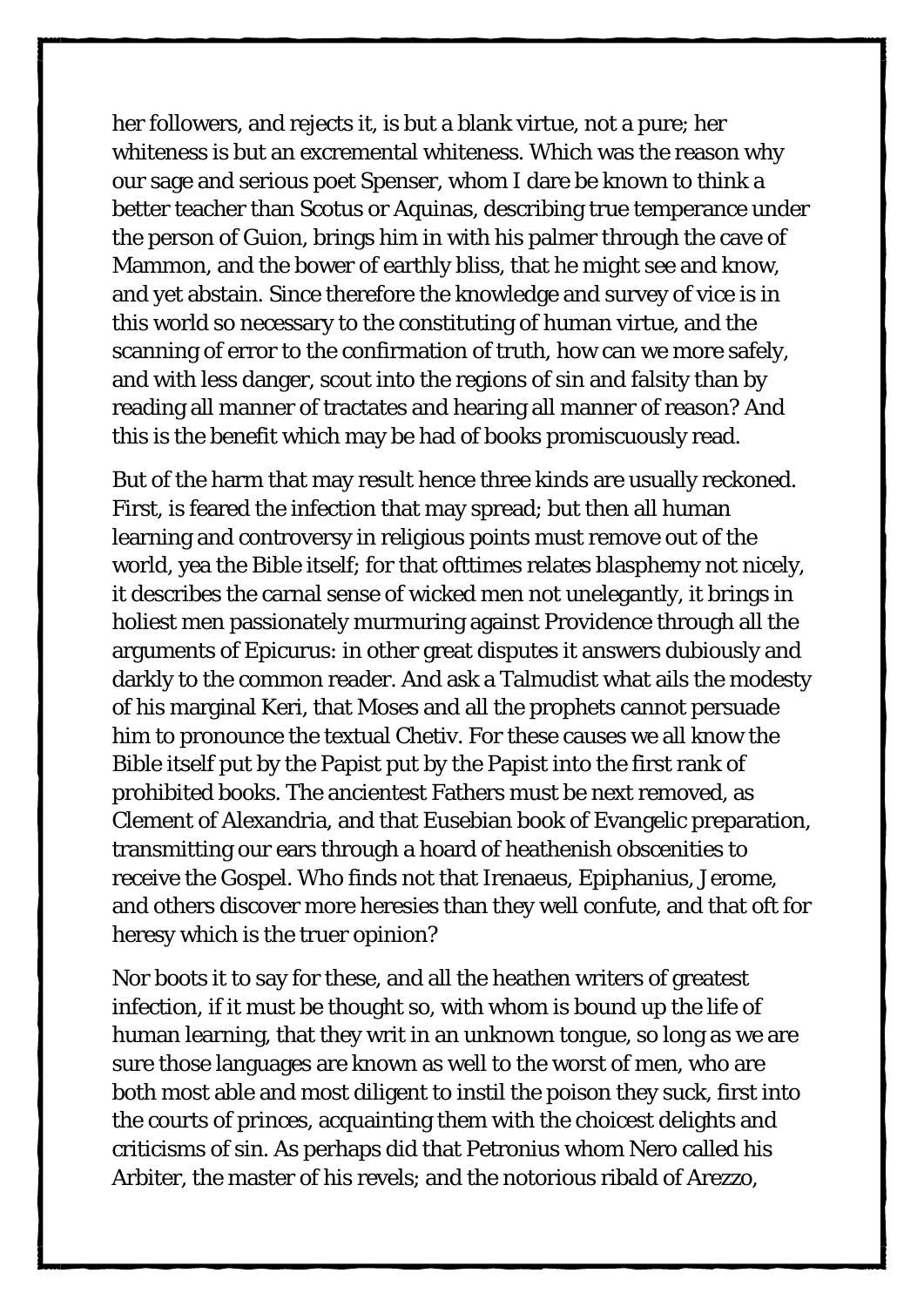dreaded and yet dear to the Italian courtiers. I name not him for posterity's sake, whom Henry VIII. named in merriment his vicar of hell. By which compendious way all the contagion that foreign books can infuse will find a passage to the people far easier and shorter than an Indian voyage, though it could be sailed either by the north of Cataio eastward, or of Canada westward, while our Spanish licensing gags the English press never so severely.

But on the other side that infection which is from books of controversy in religion is more doubtful and dangerous to the learned than to the ignorant; and yet those books must be permitted untouched by the licenser. It will be hard to instance where any ignorant man hath been ever seduced by papistical book in English, unless it were commended and expounded to him by some of that clergy: and indeed all such tractates, whether false or true, are as the prophecy of Isaiah was to the eunuch, not to be UNDERSTOOD WITHOUT A GUIDE. But of our priests and doctors how many have been corrupted by studying the comments of Jesuits and Sorbonists, and how fast they could transfuse that corruption into the people, our experience is both late and sad. It is not forgot, since the acute and distinct Arminius was perverted merely by the perusing of a nameless discourse written at Delft, which at first he took in hand to confute.

Seeing, therefore, that those books, and those in great abundance, which are likeliest to taint both life and doctrine, cannot be suppressed without the fall of learning and of all ability in disputation, and that these books of either sort are most and soonest catching to the learned, from whom to the common people whatever is heretical or dissolute may quickly be conveyed, and that evil manners are as perfectly learnt without books a thousand other ways which cannot be stopped, and evil doctrine not with books can propagate, except a teacher guide, which he might also do without writing, and so beyond prohibiting, I am not able to unfold, how this cautelous enterprise of licensing can be exempted from the number of vain and impossible attempts. And he who were pleasantly disposed could not well avoid to liken it to the exploit of that gallant man who thought to pound up the crows by shutting his park gate.

Besides another inconvenience, if learned men be the first receivers out of books and dispreaders both of vice and error, how shall the licensers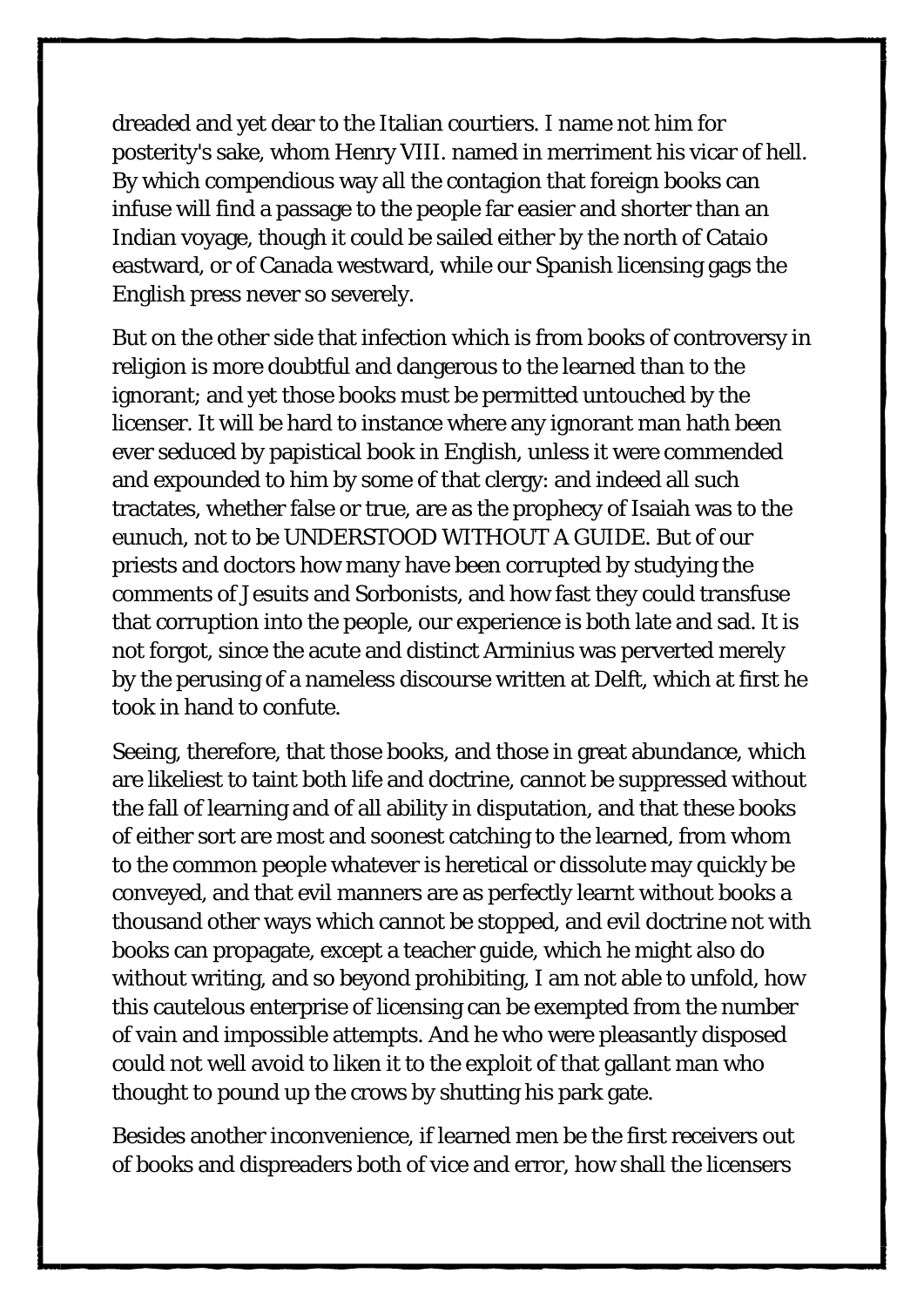themselves be confided in, unless we can confer upon them, or they assume to themselves above all others in the land, the grace of infallibility and uncorruptedness? And again, if it be true that a wise man, like a good refiner, can gather gold out of the drossiest volume, and that a fool will be a fool with the best book, yea or without book; there is no reason that we should deprive a wise man of any advantage to his wisdom, while we seek to restrain from a fool, that which being restrained will be no hindrance to his folly. For if there should be so much exactness always used to keep that from him which is unfit for his reading, we should in the judgment of Aristotle not only, but of Solomon and of our Saviour, not vouchsafe him good precepts, and by consequence not willingly admit him to good books; as being certain that a wise man will make better use of an idle pamphlet, than a fool will do of sacred Scripture.

'Tis next alleged we must not expose ourselves to temptations without necessity, and next to that, not employ our time in vain things. To both these objections one answer will serve, out of the grounds already laid, that to all men such books are not temptations, nor vanities, but useful drugs and materials wherewith to temper and compose effective and strong medicines, which man's life cannot want. The rest, as children and childish men, who have not the art to qualify and prepare these working minerals, well may be exhorted to forbear, but hindered forcibly they cannot be by all the licensing that Sainted Inquisition could ever yet contrive. Which is what I promised to deliver next: that this order of licensing conduces nothing to the end for which it was framed; and hath almost prevented me by being clear already while thus much hath been explaining. See the ingenuity of Truth, who, when she gets a free and willing hand, opens herself faster than the pace of method and discourse can overtake her.

It was the task which I began with, to show that no nation, or wellinstituted state, if they valued books at all, did ever use this way of licensing; and it might be answered, that this is a piece of prudence lately discovered. To which I return, that as it was a thing slight and obvious to think on, so if it had been difficult to find out, there wanted not among them long since who suggested such a course; which they not following, leave us a pattern of their judgment that it was not the rest knowing, but the not approving, which was the cause of their not using it.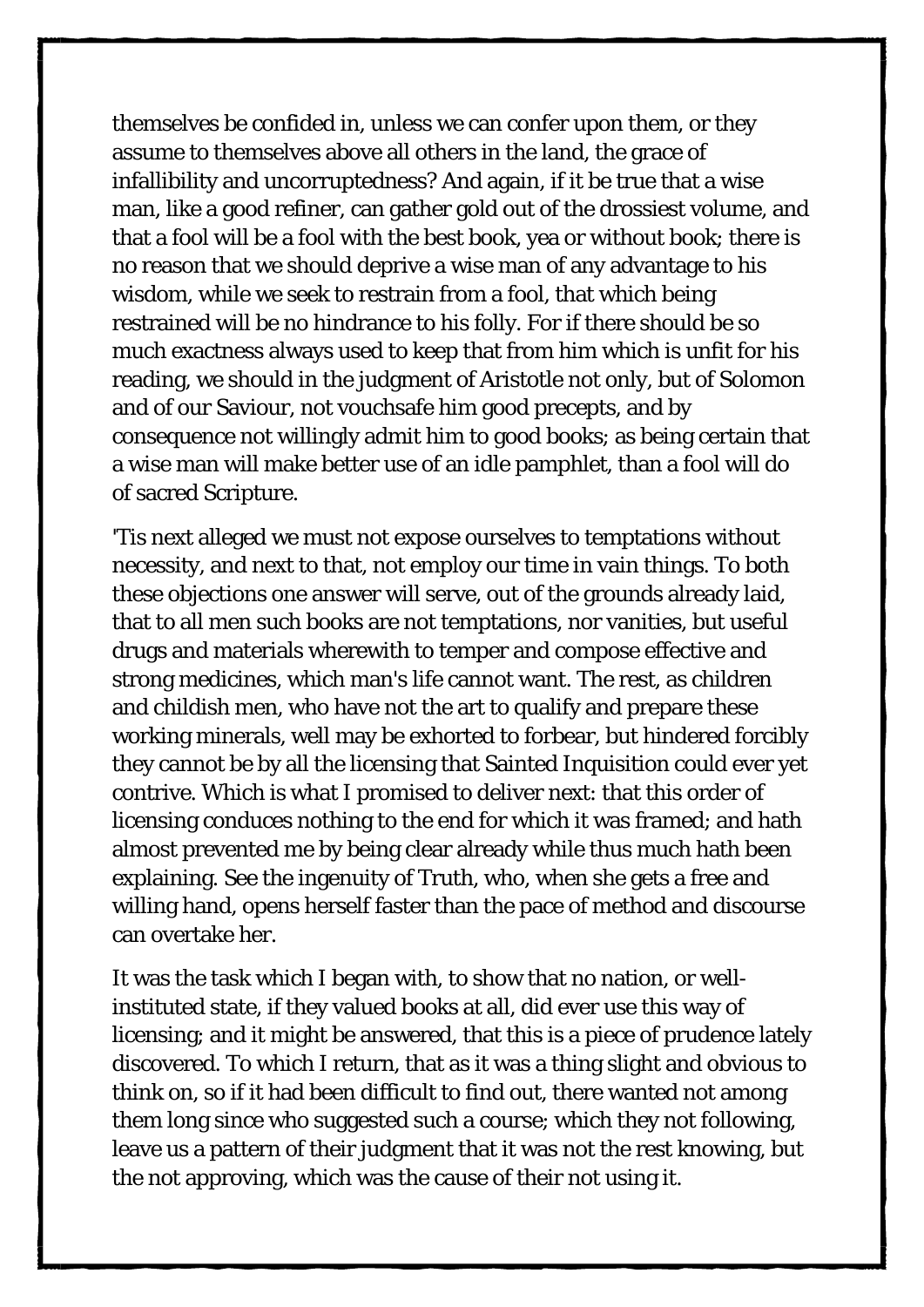Plato, a man of high authority, indeed, but least of all for his Commonwealth, in the book of his Laws, which no city ever yet received, fed his fancy by making many edicts to his airy burgomasters, which they who otherwise admire him wish had been rather buried and excused in the genial cups of an Academic night sitting. By which laws he seems to tolerate no kind of learning but by unalterable decree, consisting most of practical traditions, to the attainment whereof a library of smaller bulk than his own Dialogues would be abundant. And there also enacts, that no poet should so much as read to any private man what he had written, until the judges and law-keepers had seen it, and allowed it. But that Plato meant this law peculiarly to that commonwealth which he had imagined, and to no other, is evident. Why was he not else a lawgiver to himself, but a transgressor, and to be expelled by his own magistrates; both for the wanton epigrams and dialogues which he made, and his perpetual reading of Sophron Mimus and Aristophanes, books of grossest infamy, and also for commending the latter of them, though he were the malicious libeller of his chief friends, to be read by the tyrant Dionysius, who had little need of such trash to spend his time on? But that he knew this licensing of poems had reference and dependence to many other provisos there set down in his fancied republic, which in this world could have no place: and so neither he himself, nor any magistrate or city, ever imitated that course, which, taken apart from those other collateral injunctions, must needs be vain and fruitless. For if they fell upon one kind of strictness, unless their care were equal to regulate all other things of like aptness to corrupt the mind, that single endeavour they knew would be but a fond labour; to shut and fortify one gate against corruption, and be necessitated to leave others round about wide open.

If we think to regulate printing, thereby to rectify manners, we must regulate all recreation and pastimes, all that is delightful to man. No music must be heard, no song be set or sung, but what is grave and Doric. There must be licensing dancers, that no gesture, motion, or deportment be taught our youth but what by their allowance shall be thought honest; for such Plato was provided of. It will ask more than the work of twenty licensers to examine all the lutes, the violins, and the guitars in every house; they must not be suffered to prattle as they do, but must be licensed what they may say. And who shall silence all the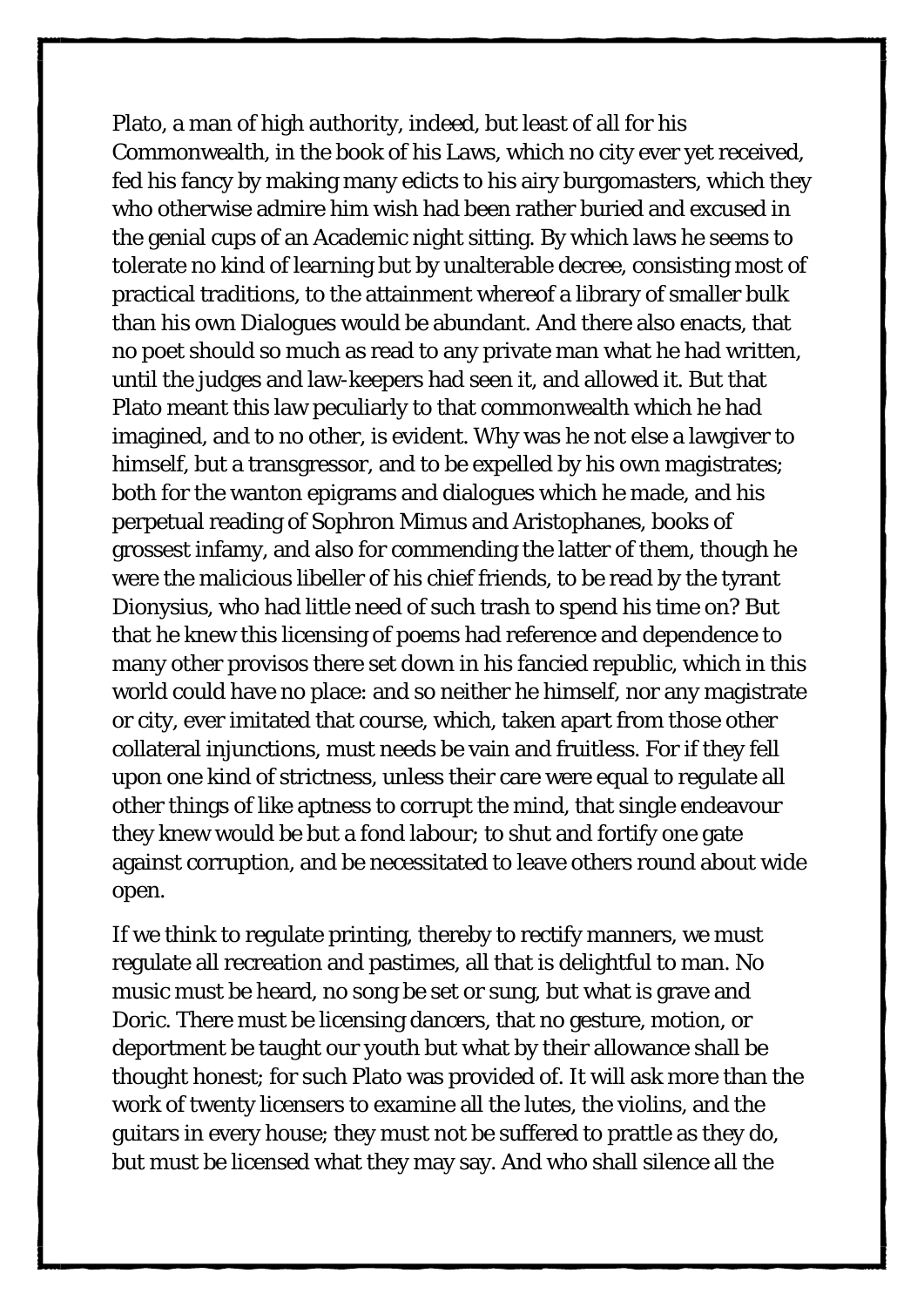airs and madrigals that whisper softness in chambers? The windows also, and the balconies must be thought on; there are shrewd books, with dangerous frontispieces, set to sale; who shall prohibit them, shall twenty licensers? The villages also must have their visitors to inquire what lectures the bagpipe and the rebeck reads, even to the ballatry and the gamut of every municipal fiddler, for these are the countryman's Arcadias, and his Monte Mayors.

Next, what more national corruption, for which England hears ill abroad, than household gluttony: who shall be the rectors of our daily rioting? And what shall be done to inhibit the multitudes that frequent those houses where drunkenness is sold and harboured? Our garments also should be referred to the licensing of some more sober workmasters to see them cut into a less wanton garb. Who shall regulate all the mixed conversation of our youth, male and female together, as is the fashion of this country? Who shall still appoint what shall be discoursed, what presumed, and no further? Lastly, who shall forbid and separate all idle resort, all evil company? These things will be, and must be; but how they shall be least hurtful, how least enticing, herein consists the grave and governing wisdom of a state.

To sequester out of the world into Atlantic and Utopian polities, which never can be drawn into use, will not mend our condition; but to ordain wisely as in this world of evil, in the midst whereof God hath placed us unavoidably. Nor is it Plato's licensing of books will do this, which necessarily pulls along with it so many other kinds of licensing, as will make us all both ridiculous and weary, and yet frustrate; but those unwritten, or at least unconstraining, laws of virtuous education, religious and civil nurture, which Plato there mentions as the bonds and ligaments of the commonwealth, the pillars and the sustainers of every written statute; these they be which will bear chief sway in such matters as these, when all licensing will be easily eluded. Impunity and remissness, for certain, are the bane of a commonwealth; but here the great art lies, to discern in what the law is to bid restraint and punishment, and in what things persuasion only is to work.

If every action, which is good or evil in man at ripe years, were to be under pittance and prescription and compulsion, what were virtue but a name, what praise could be then due to well-doing, what gramercy to be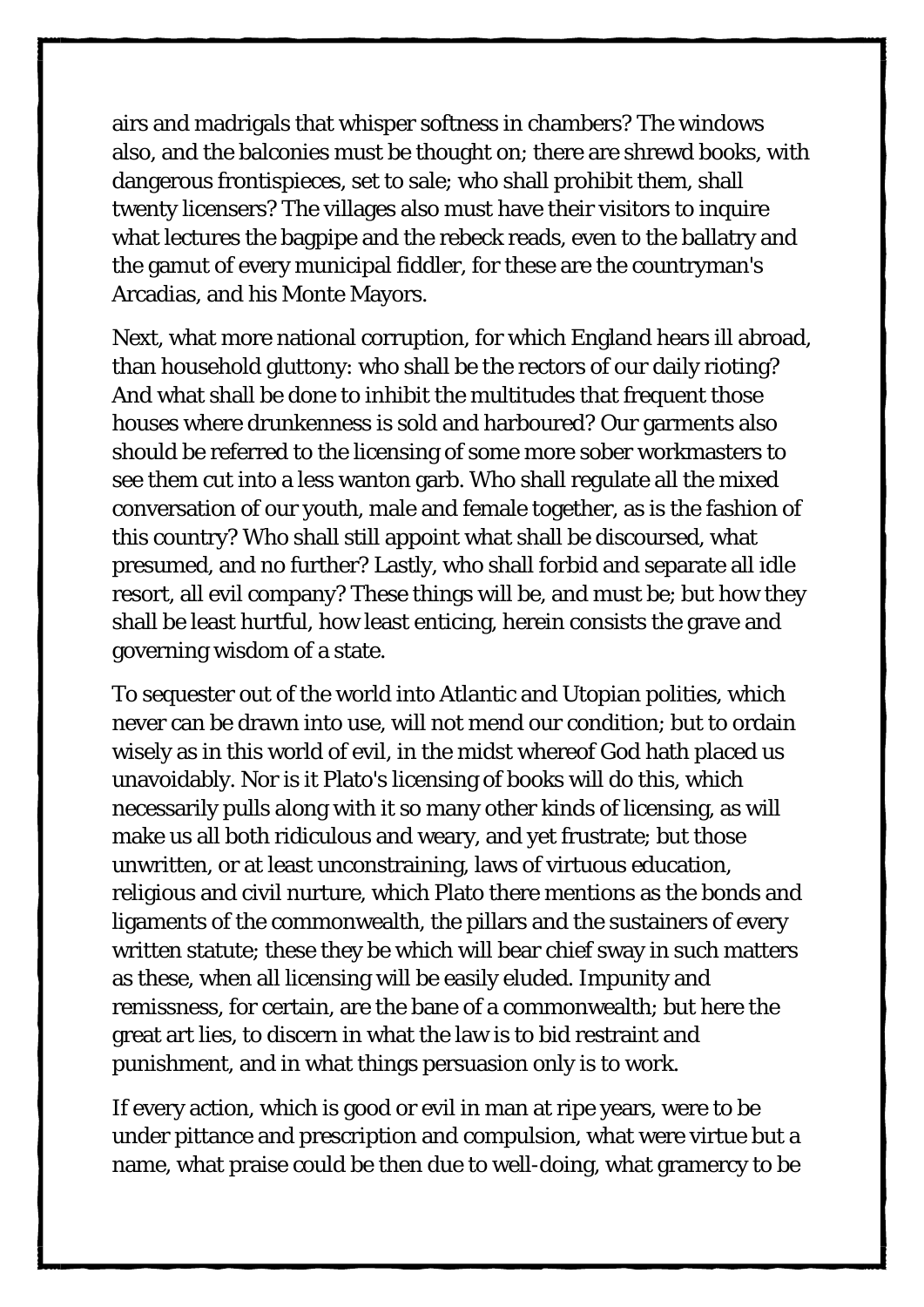sober, just, or continent? Many there be that complain of divine Providence for suffering Adam to transgress; foolish tongues! When God gave him reason, he gave him freedom to choose, for reason is but choosing; he had been else a mere artificial Adam, such an Adam as he is in the motions. We ourselves esteem not of that obedience, or love, or gift, which is of force: God therefore left him free, set before him a provoking object, ever almost in his eyes; herein consisted his merit, herein the right of his reward, the praise of his abstinence. Wherefore did he create passions within us, pleasures round about us, but that these rightly tempered are the very ingredients of virtue?

They are not skilful considerers of human things, who imagine to remove sin by removing the matter of sin; for, besides that it is a huge heap increasing under the very act of diminishing, though some part of it may for a time be withdrawn from some persons, it cannot from all, in such a universal thing as books are; and when this is done, yet the sin remains entire. Though ye take from a covetous man all his treasure, he has yet one jewel left, ye cannot bereave him of his covetousness. Banish all objects of lust, shut up all youth into the severest discipline that can be exercised in any hermitage, ye cannot make them chaste, that came not hither so; such great care and wisdom is required to the right managing of this point. Suppose we could expel sin by this means; look how much we thus expel of sin, so much we expel of virtue: for the matter of them both is the same; remove that, and ye remove them both alike.

This justifies the high providence of God, who, though he command us temperance, justice, continence, yet pours out before us, even to a profuseness, all desirable things, and gives us minds that can wander beyond all limit and satiety. Why should we then affect a rigour contrary to the manner of God and of nature, by abridging or scanting those means, which books freely permitted are, both to the trial of virtue and the exercise of truth? It would be better done, to learn that the law must needs be frivolous, which goes to restrain things, uncertainly and yet equally working to good and to evil. And were I the chooser, a dream of well-doing should be preferred before many times as much the forcible hindrance of evil-doing. For God sure esteems the growth and completing of one virtuous person more than the restraint of ten vicious.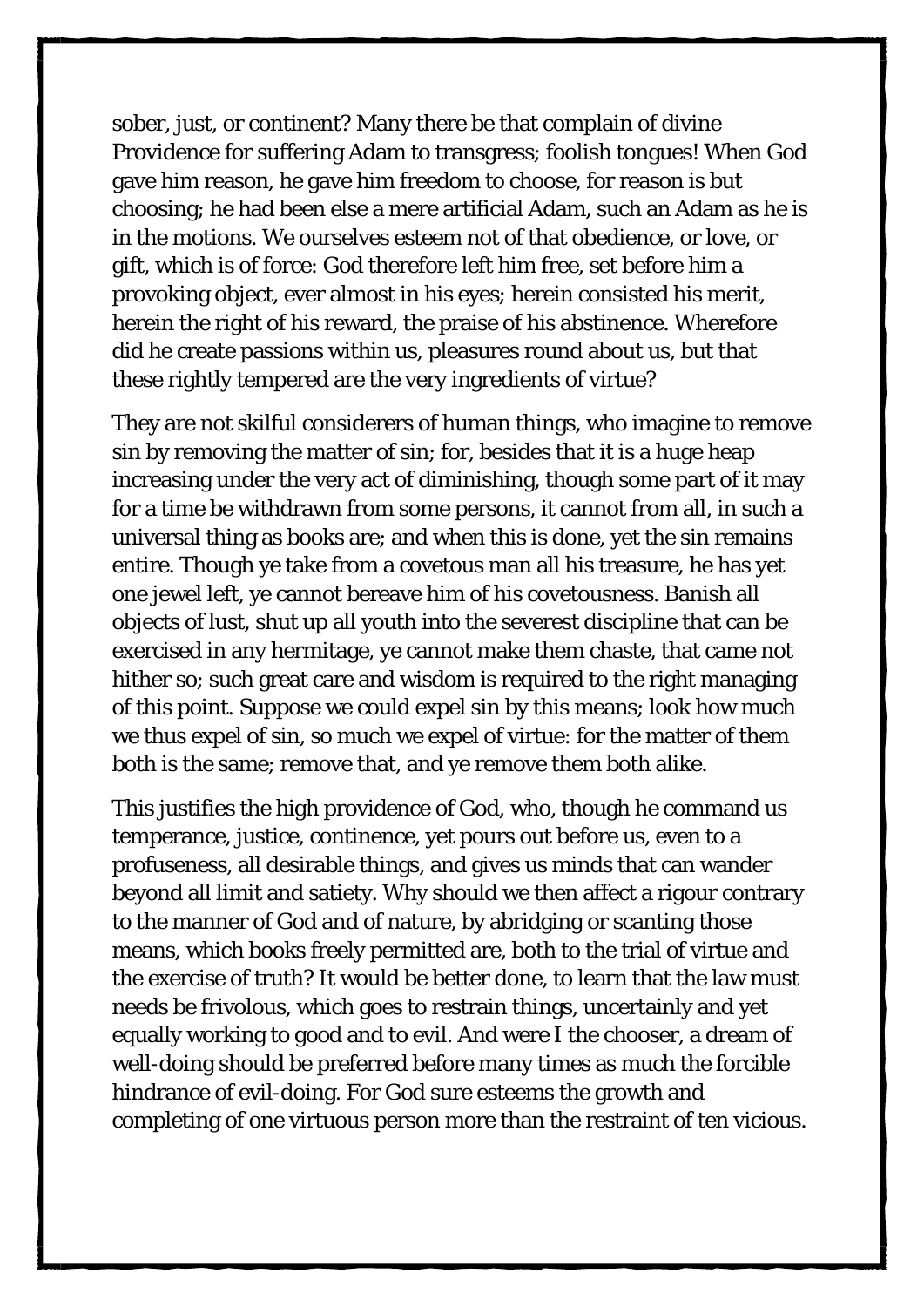And albeit whatever thing we hear or see, sitting, walking, travelling, or conversing, may be fitly called our book, and is of the same effect that writings are, yet grant the thing to be prohibited were only books, it appears that this Order hitherto is far insufficient to the end which it intends. Do we not see, not once or oftener, but weekly, that continued court-libel against the Parliament and City, printed, as the wet sheets can witness, and dispersed among us, for all that licensing can do? Yet this is the prime service a man would think, wherein this Order should give proof of itself. If it were executed, you'll say. But certain, if execution be remiss or blindfold now, and in this particular, what will it be hereafter and in other books? If then the Order shall not be vain and frustrate, behold a new labour, Lords and Commons, ye must repeal and proscribe all scandalous and unlicensed books already printed and divulged; after ye have drawn them up into a list, that all may know which are condemned, and which not; and ordain that no foreign books be delivered out of custody, till they have been read over. This office will require the whole time of not a few overseers, and those no vulgar men. There be also books which are partly useful and excellent, partly culpable and pernicious; this work will ask as many more officials, to make expurgations and expunctions, that the commonwealth of learning be not damnified. In fine, when the multitude of books increase upon their hands, ye must be fain to catalogue all those printers who are found frequently offending, and forbid the importation of their whole suspected typography. In a word, that this your Order may be exact and not deficient, ye must reform it perfectly according to the model of Trent and Seville, which I know ye abhor to do.

Yet though ye should condescend to this, which God forbid, the Order still would be but fruitless and defective to that end whereto ye meant it. If to prevent sects and schisms, who is so unread or so uncatechized in story, that hath not heard of many sects refusing books as a hindrance, and preserving their doctrine unmixed for many ages, only by unwritten traditions? The Christian faith, for that was once a schism, is not unknown to have spread all over Asia, ere any Gospel or Epistle was seen in writing. If the amendment of manners be aimed at, look into Italy and Spain, whether those places be one scruple the better, the honester, the wiser, the chaster, since all the inquisitional rigour that hath been executed upon books.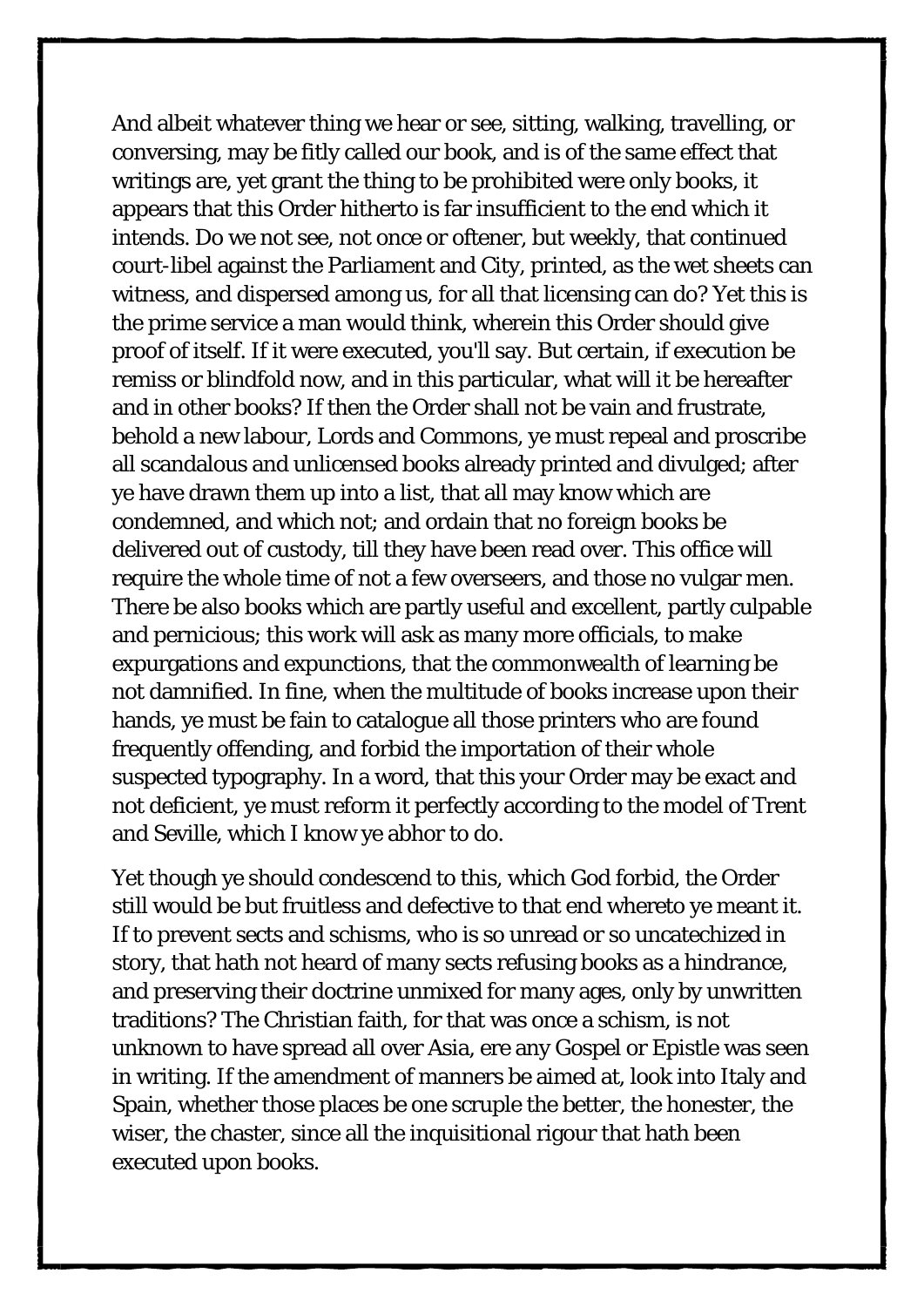Another reason, whereby to make it plain that this Order will miss the end it seeks, consider by the quality which ought to be in every licenser. It cannot be denied but that he who is made judge to sit upon the birth or death of books, whether they may be wafted into this world or not, had need to be a man above the common measure, both studious, learned, and judicious; there may be else no mean mistakes in the censure of what is passable or not; which is also no mean injury. If he be of such worth as behooves him, there cannot be a more tedious and unpleasing journey-work, a greater loss of time levied upon his head, than to be made the perpetual reader of unchosen books and pamphlets, ofttimes huge volumes. There is no book that is acceptable unless at certain seasons; but to be enjoined the reading of that at all times, and in a hand scarce legible, whereof three pages would not down at any time in the fairest print, is an imposition which I cannot believe how he that values time and his own studies, or is but of a sensible nostril, should be able to endure. In this one thing I crave leave of the present licensers to be pardoned for so thinking; who doubtless took this office up, looking on it through their obedience to the Parliament, whose command perhaps made all things seem easy and unlaborious to them; but that this short trial hath wearied them out already, their own expressions and excuses to them who make so many journeys to solicit their licence are testimony enough. Seeing therefore those who now possess the employment by all evident signs wish themselves well rid of it; and that no man of worth, none that is not a plain unthrift of his own hours, is ever likely to succeed them, except he mean to put himself to the salary of a press corrector; we may easily foresee what kind of licensers we are to expect hereafter, either ignorant, imperious, and remiss, or basely pecuniary. This is what I had to show, wherein this Order cannot conduce to that end whereof it bears the intention.

I lastly proceed from the no good it can do, to the manifest hurt it causes, in being first the greatest discouragement and affront that can be offered to learning, and to learned men.

It was the complaint and lamentation of prelates, upon every least breath of a motion to remove pluralities, and distribute more equally Church revenues, that then all learning would be for ever dashed and discouraged. But as for that opinion, I never found cause to think that the tenth part of learning stood or fell with the clergy: nor could I ever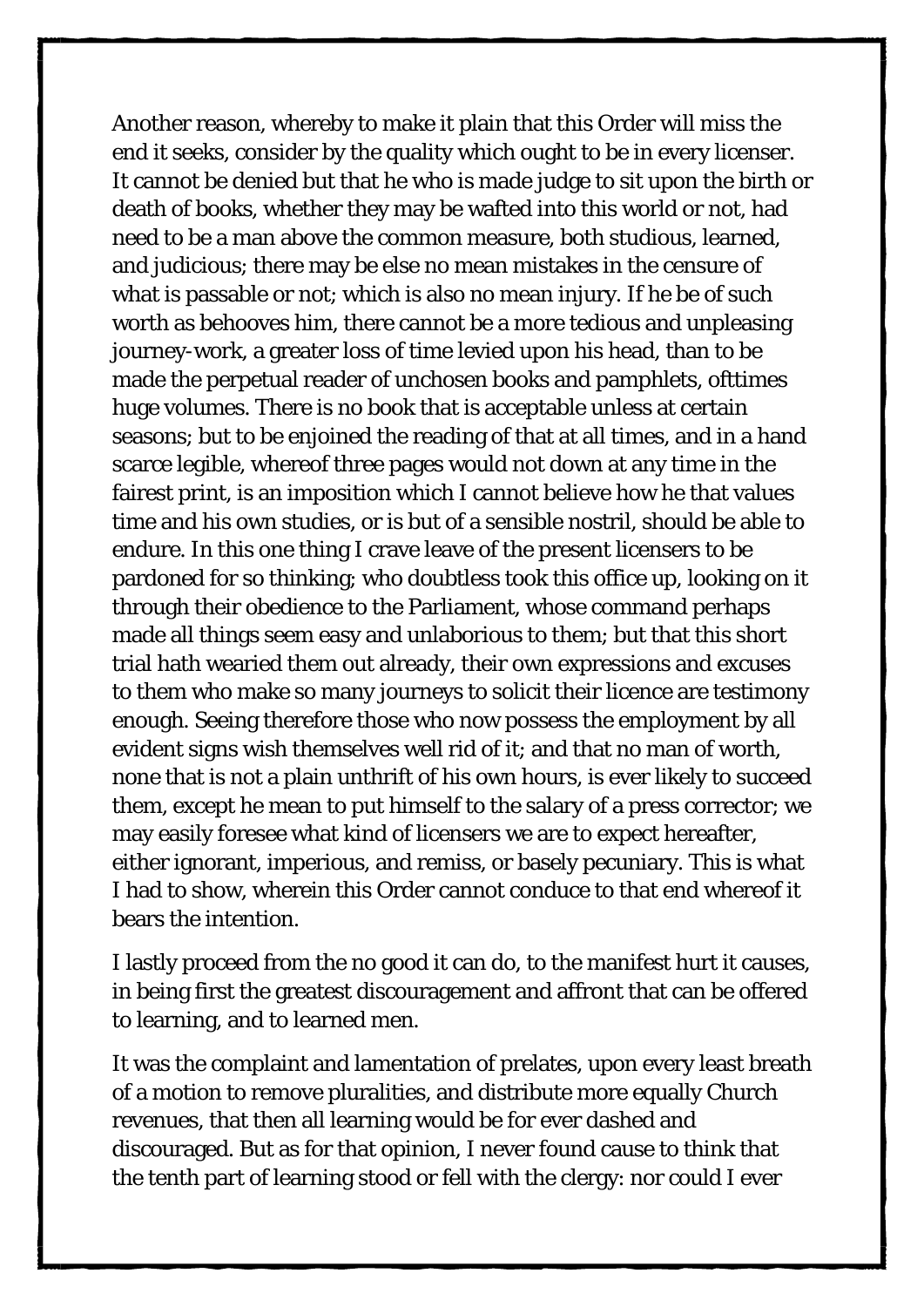but hold it for a sordid and unworthy speech of any churchman who had a competency left him. If therefore ye be loath to dishearten utterly and discontent, not the mercenary crew of false pretenders to learning, but the free and ingenuous sort of such as evidently were born to study, and love learning for itself, not for lucre or any other end but the service of God and of truth, and perhaps that lasting fame and perpetuity of praise which God and good men have consented shall be the reward of those whose published labours advance the good of mankind; then know that, so far to distrust the judgment and the honesty of one who hath but a common repute in learning, and never yet offended, as not to count him fit to print his mind without a tutor and examiner, lest he should drop a schism, or something of corruption, is the greatest displeasure and indignity to a free and knowing spirit that can be put upon him.

What advantage is it to be a man, over it is to be a boy at school, if we have only escaped the ferula to come under the fescue of an Imprimatur; if serious and elaborate writings, as if they were no more than the theme of a grammar-lad under his pedagogue, must not be uttered without the cursory eyes of a temporizing and extemporizing licenser? He who is not trusted with his own actions, his drift not being known to be evil, and standing to the hazard of law and penalty, has no great argument to think himself reputed in the Commonwealth wherein he was born for other than a fool or a foreigner. When a man writes to the world, he summons up all his reason and deliberation to assist him; he searches, meditates, is industrious, and likely consults and confers with his judicious friends; after all which done he takes himself to be informed in what he writes, as well as any that writ before him. If, in this the most consummate act of his fidelity and ripeness, no years, no industry, no former proof of his abilities can bring him to that state of maturity, as not to be still mistrusted and suspected, unless he carry all his considerate diligence, all his midnight watchings and expense of Palladian oil, to the hasty view of an unleisured licenser, perhaps much his younger, perhaps his inferior in judgment, perhaps one who never knew the labour of bookwriting, and if he be not repulsed or slighted, must appear in print like a puny with his guardian, and his censor's hand on the back of his title to be his bail and surety that he is no idiot or seducer, it cannot be but a dishonour and derogation to the author, to the book, to the privilege and dignity of learning.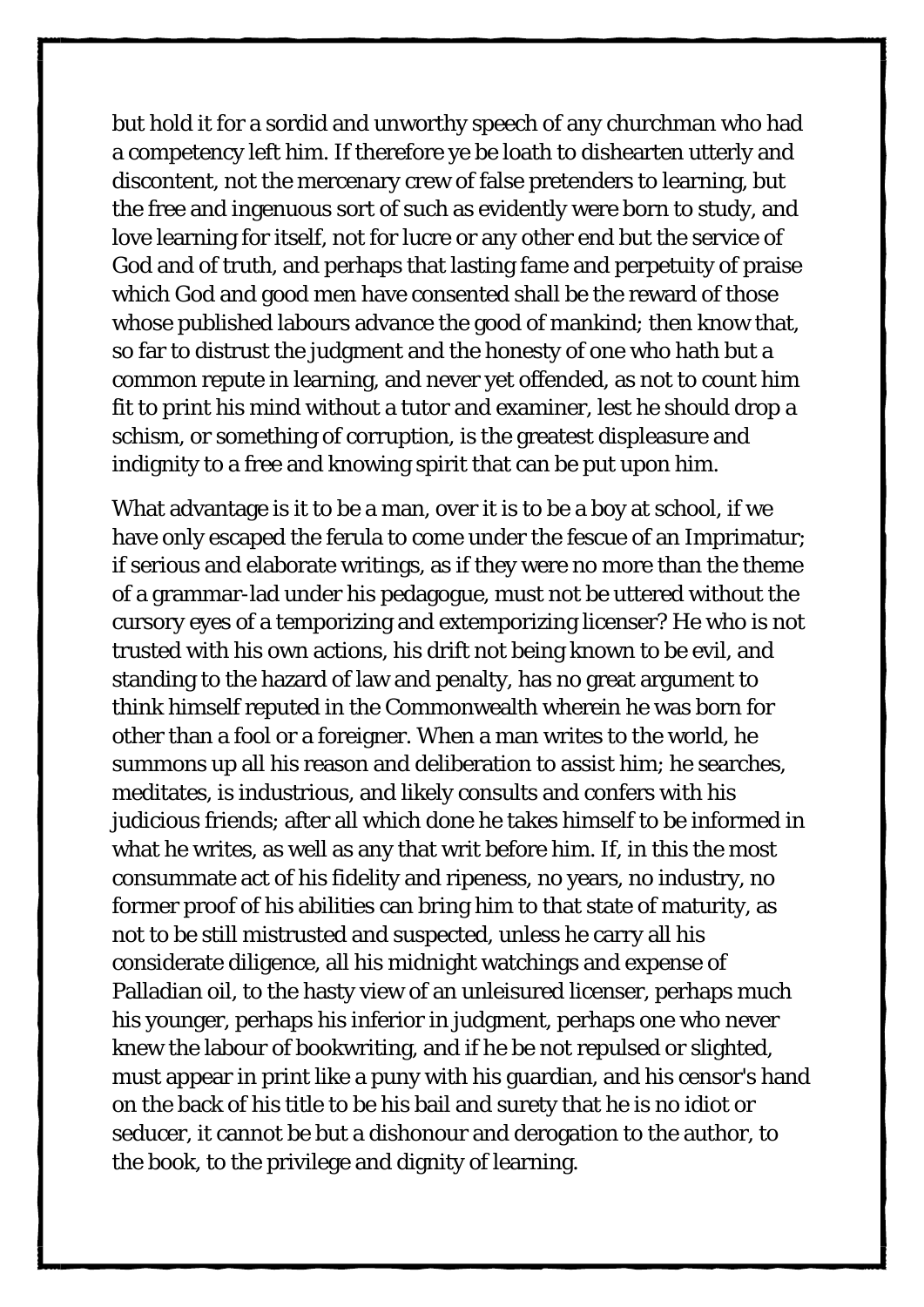And what if the author shall be one so copious of fancy, as to have many things well worth the adding come into his mind after licensing, while the book is yet under the press, which not seldom happens to the best and diligentest writers; and that perhaps a dozen times in one book? The printer dares not go beyond his licensed copy; so often then must the author trudge to his leave-giver, that those his new insertions may be viewed; and many a jaunt will be made, ere that licenser, for it must be the same man, can either be found, or found at leisure; meanwhile either the press must stand still, which is no small damage, or the author lose his accuratest thoughts, and send the book forth worse than he had made it, which to a diligent writer is the greatest melancholy and vexation that can befall.

And how can a man teach with authority, which is the life of teaching; how can he be a doctor in his book as he ought to be, or else had better be silent, whenas all he teaches, all he delivers, is but under the tuition, under the correction of his patriarchal licenser to blot or alter what precisely accords not with the hidebound humour which he calls his judgment? When every acute reader, upon the first sight of a pedantic licence, will be ready with these like words to ding the book a quoit's distance from him: I hate a pupil teacher, I endure not an instructor that comes to me under the wardship of an overseeing fist. I know nothing of the licenser, but that I have his own hand here for his arrogance; who shall warrant me his judgment? The State, sir, replies the stationer, but has a quick return: The State shall be my governors, but not my critics; they may be mistaken in the choice of a licenser, as easily as this licenser may be mistaken in an author; this is some common stuff; and he might add from Sir Francis Bacon, THAT SUCH AUTHORIZED BOOKS ARE BUT THE LANGUAGE OF THE TIMES. For though a licenser should happen to be judicious more than ordinary, which will be a great jeopardy of the next succession, yet his very office and his commission enjoins him to let pass nothing but what is vulgarly received already.

Nay, which is more lamentable, if the work of any deceased author, though never so famous in his lifetime and even to this day, come to their hands for licence to be printed, or reprinted, if there be found in his book one sentence of a venturous edge, uttered in the height of zeal (and who knows whether it might not be the dictate of a divine spirit?) yet not suiting with every low decrepit humour of their own, though it were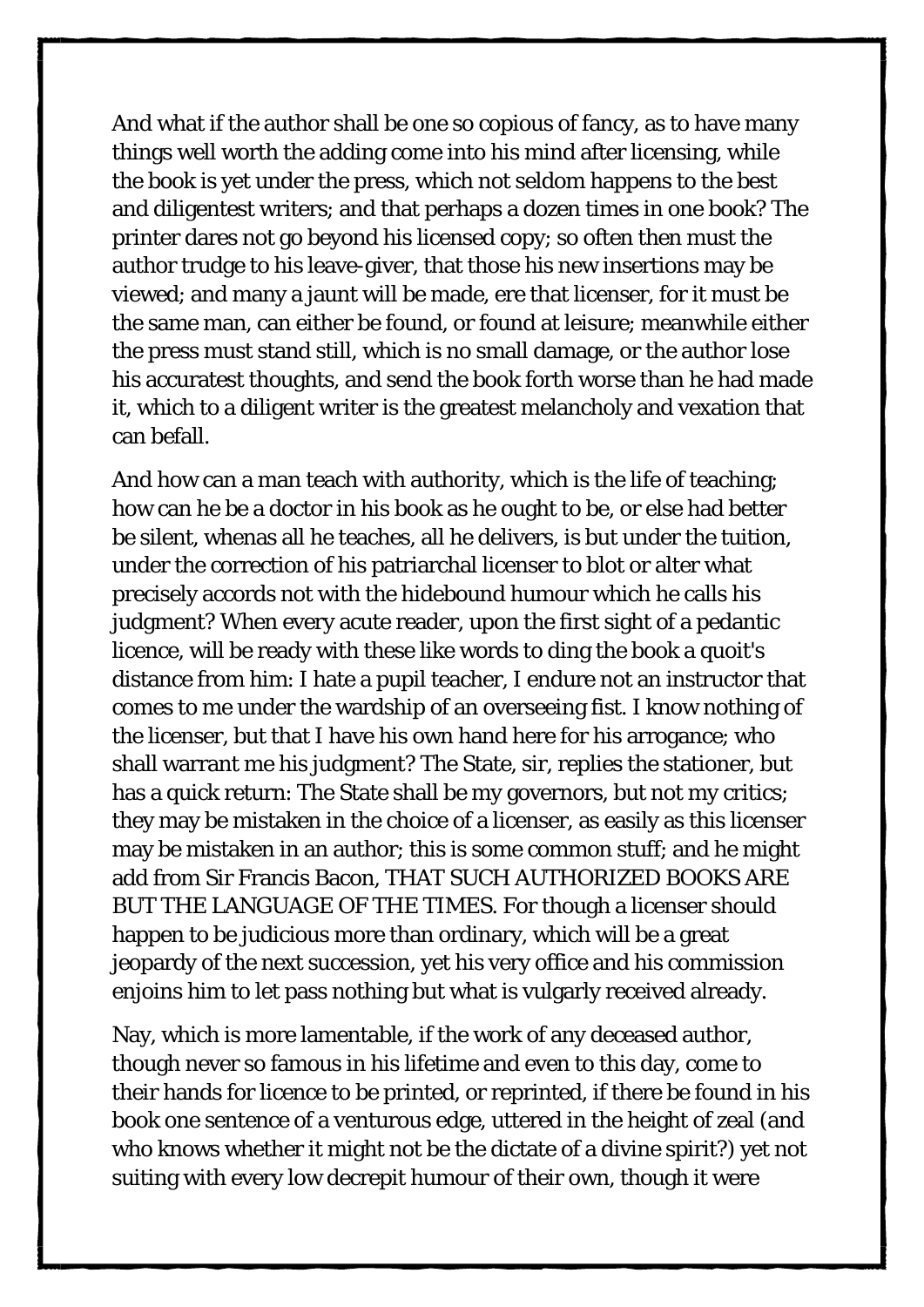Knox himself, the reformer of a kingdom, that spake it, they will not pardon him their dash: the sense of that great man shall to all posterity be lost, for the fearfulness or the presumptuous rashness of a perfunctory licenser. And to what an author this violence hath been lately done, and in what book of greatest consequence to be faithfully published, I could now instance, but shall forbear till a more convenient season.

Yet if these things be not resented seriously and timely by them who have the remedy in their power, but that such iron-moulds as these shall have authority to gnaw out the choicest periods of exquisitest books, and to commit such a treacherous fraud against the orphan remainders of worthiest men after death, the more sorrow will belong to that hapless race of men, whose misfortune it is to have understanding. Henceforth let no man care to learn, or care to be more than worldly-wise; for certainly in higher matters to be ignorant and slothful, to be a common steadfast dunce, will be the only pleasant life, and only in request.

And it is a particular disesteem of every knowing person alive, and most injurious to the written labours and monuments of the dead, so to me it seems an undervaluing and vilifying of the whole nation. I cannot set so light by all the invention, the art, the wit, the grave and solid judgment which is in England, as that it can be comprehended in any twenty capacities how good soever, much less that it should not pass except their superintendence be over it, except it be sifted and strained with their strainers, that it should be uncurrent without their manual stamp. Truth and understanding are not such wares as to be monopolized and traded in by tickets and statutes and standards. We must not think to make a staple commodity of all the knowledge in the land, to mark and licence it like our broadcloth and our woolpacks. What is it but a servitude like that imposed by the Philistines, not to be allowed the sharpening of our own axes and coulters, but we must repair from all quarters to twenty licensing forges? Had anyone written and divulged erroneous things and scandalous to honest life, misusing and forfeiting the esteem had of his reason among men, if after conviction this only censure were adjudged him that he should never henceforth write but what were first examined by an appointed officer, whose hand should be annexed to pass his credit for him that now he might be safely read; it could not be apprehended less than a disgraceful punishment. Whence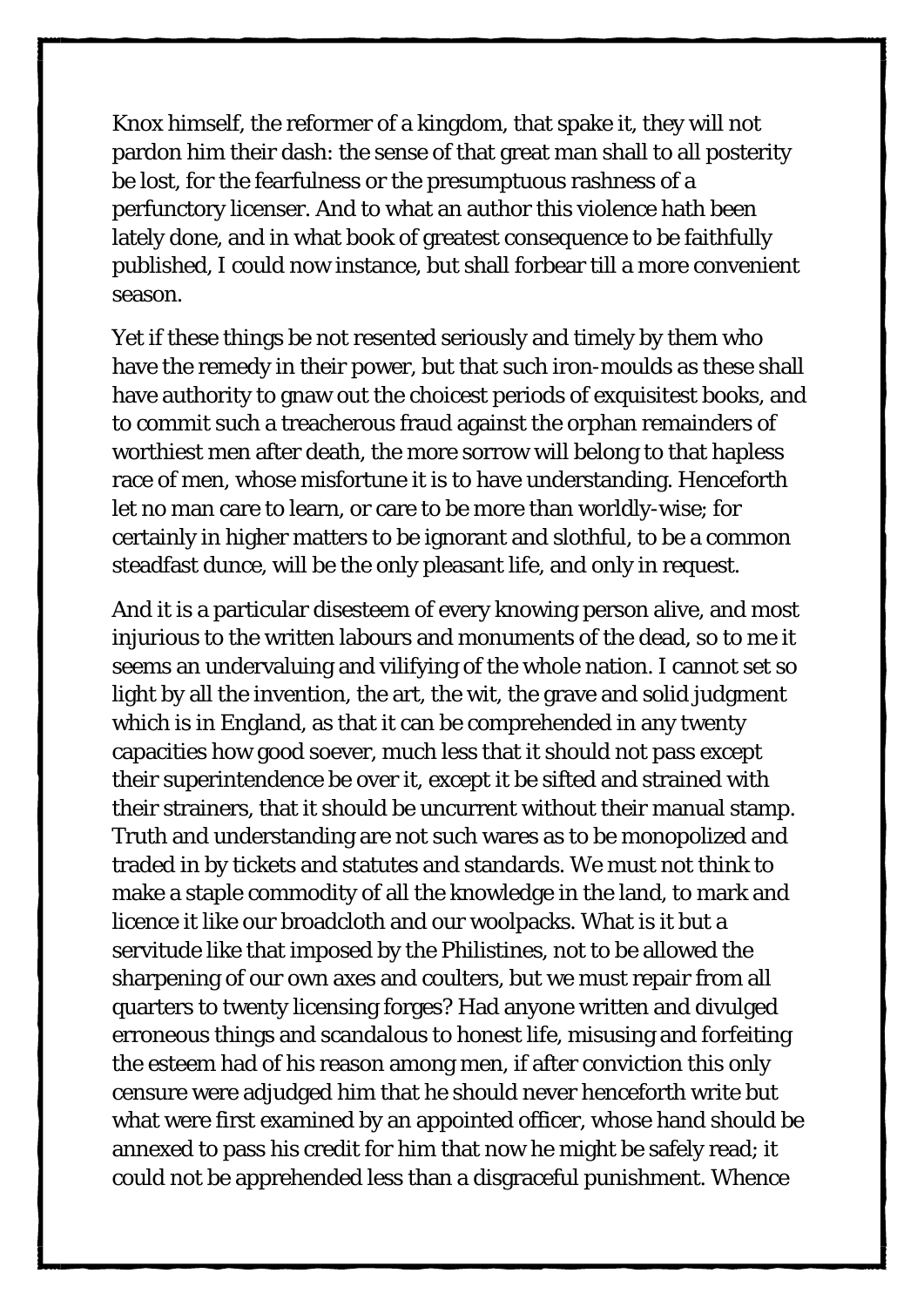to include the whole nation, and those that never yet thus offended, under such a diffident and suspectful prohibition, may plainly be understood what a disparagement it is. So much the more, whenas debtors and delinquents may walk abroad without a keeper, but unoffensive books must not stir forth without a visible jailer in their title.

Nor is it to the common people less than a reproach; for if we be so jealous over them, as that we dare not trust them with an English pamphlet, what do we but censure them for a giddy, vicious, and ungrounded people; in such a sick and weak state of faith and discretion, as to be able to take nothing down but through the pipe of a licenser? That this is care or love of them, we cannot pretend, whenas, in those popish places where the laity are most hated and despised, the same strictness is used over them. Wisdom we cannot call it, because it stops but one breach of licence, nor that neither: whenas those corruptions, which it seeks to prevent, break in faster at other doors which cannot be shut.

And in conclusion it reflects to the disrepute of our ministers also, of whose labours we should hope better, and of the proficiency which their flock reaps by them, than that after all this light of the Gospel which is, and is to be, and all this continual preaching, they should still be frequented with such an unprincipled, unedified and laic rabble, as that the whiff of every new pamphlet should stagger them out of their catechism and Christian walking. This may have much reason to discourage the ministers when such a low conceit is had of all their exhortations, and the benefiting of their hearers, as that they are not thought fit to be turned loose to three sheets of paper without a licenser; that all the sermons, all the lectures preached, printed, vented in such numbers, and such volumes, as have now well nigh made all other books unsaleable, should not be armour enough against one single Enchiridion, without the castle of St. Angelo of an Imprimatur.

And lest some should persuade ye, Lords and Commons, that these arguments of learned men's discouragement at this your Order are mere flourishes, and not real, I could recount what I have seen and heard in other countries, where this kind of inquisition tyrannizes; when I have sat among their learned men, for that honour I had, and been counted happy to be born in such a place of philosophic freedom, as they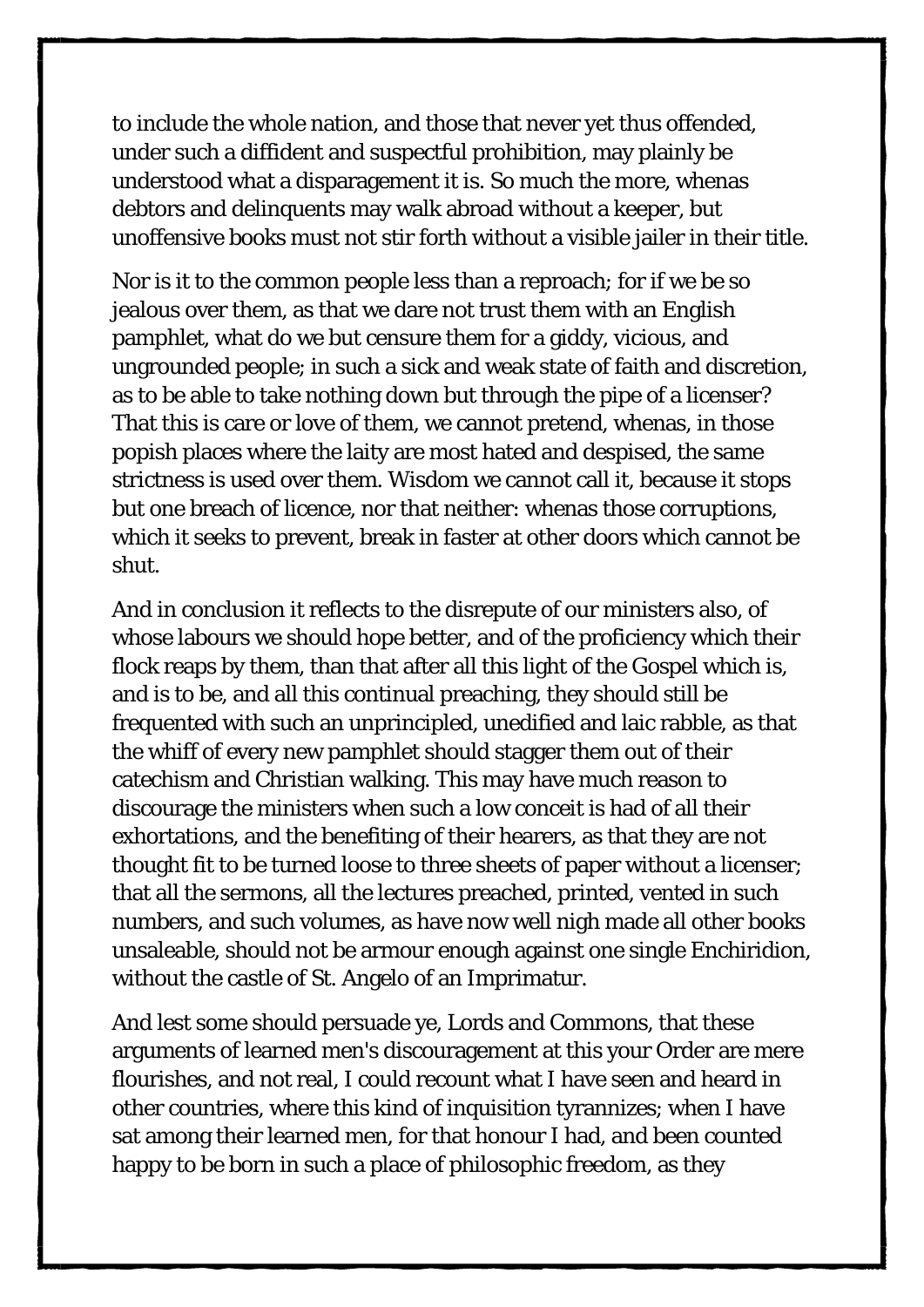supposed England was, while themselves did nothing but bemoan the servile condition into which learning amongst them was brought; that this was it which had damped the glory of Italian wits; that nothing had been there written now these many years but flattery and fustian. There it was that I found and visited the famous Galileo, grown old, a prisoner to the Inquisition, for thinking in astronomy otherwise than the Franciscan and Dominican licensers thought. And though I knew that England then was groaning loudest under the prelatical yoke, nevertheless I took it as a pledge of future happiness, that other nations were so persuaded of her liberty. Yet was it beyond my hope that those worthies were then breathing in her air, who should be her leaders to such a deliverance, as shall never be forgotten by any revolution of time that this world hath to finish. When that was once begun, it was as little in my fear that what words of complaint I heard among learned men of other parts uttered against the Inquisition, the same I should hear by as learned men at home, uttered in time of Parliament against an order of licensing; and that so generally that, when I had disclosed myself a companion of their discontent, I might say, if without envy, that he whom an honest quaestorship had endeared to the Sicilians was not more by them importuned against Verres, than the favourable opinion which I had among many who honour ye, and are known and respected by ye, loaded me with entreaties and persuasions, that I would not despair to lay together that which just reason should bring into my mind, toward the removal of an undeserved thraldom upon learning. That this is not therefore the disburdening of a particular fancy, but the common grievance of all those who had prepared their minds and studies above the vulgar pitch to advance truth in others, and from others to entertain it, thus much may satisfy.

And in their name I shall for neither friend nor foe conceal what the general murmur is; that if it come to inquisitioning again and licensing, and that we are so timorous of ourselves, and so suspicious of all men, as to fear each book and the shaking of every leaf, before we know what the contents are; if some who but of late were little better than silenced from preaching shall come now to silence us from reading, except what they please, it cannot be guessed what is intended by some but a second tyranny over learning: and will soon put it out of controversy, that bishops and presbyters are the same to us, both name and thing. That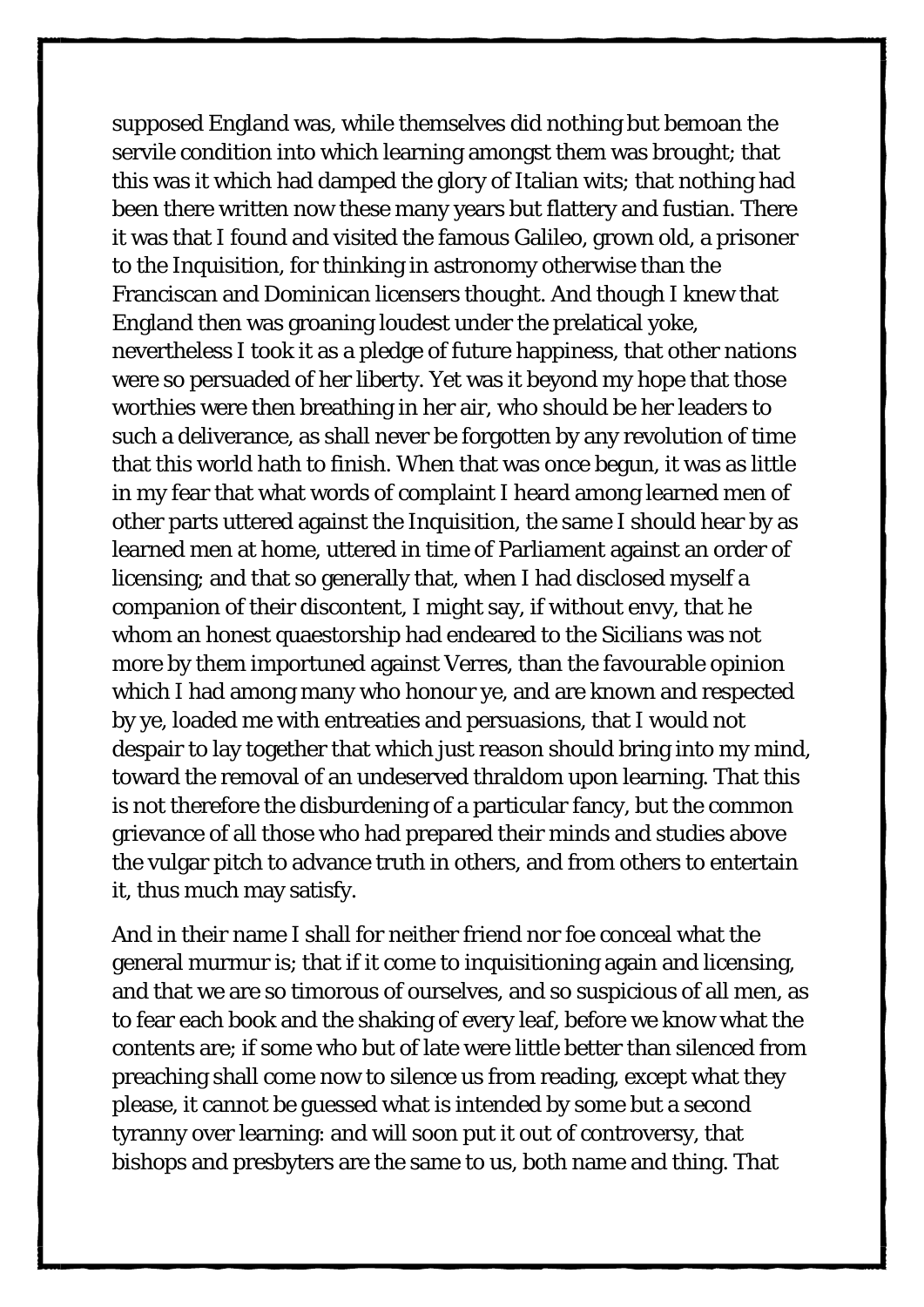those evils of prelaty, which before from five or six and twenty sees were distributively charged upon the whole people, will now light wholly upon learning, is not obscure to us: whenas now the pastor of a small unlearned parish on the sudden shall be exalted archbishop over a large diocese of books, and yet not remove, but keep his other cure too, a mystical pluralist. He who but of late cried down the sole ordination of every novice Bachelor of Art, and denied sole jurisdiction over the simplest parishioner, shall now at home in his private chair assume both these over worthiest and excellentest books and ablest authors that write them.

This is not, ye Covenants and Protestations that we have made! this is not to put down prelaty; this is but to chop an episcopacy; this is but to translate the Palace Metropolitan from one kind of dominion into another; this is but an old canonical sleight of commuting our penance. To startle thus betimes at a mere unlicensed pamphlet will after a while be afraid of every conventicle, and a while after will make a conventicle of every Christian meeting. But I am certain that a State governed by the rules of justice and fortitude, or a Church built and founded upon the rock of faith and true knowledge, cannot be so pusillanimous. While things are yet not constituted in religion, that freedom of writing should be restrained by a discipline imitated from the prelates and learnt by them from the Inquisition, to shut us up all again into the breast of a licenser, must needs give cause of doubt and discouragement to all learned and religious men.

Who cannot but discern the fineness of this politic drift, and who are the contrivers; that while bishops were to be baited down, then all presses might be open; it was the people's birthright and privilege in time of Parliament, it was the breaking forth of light. But now, the bishops abrogated and voided out of the Church, as if our Reformation sought no more but to make room for others into their seats under another name, the episcopal arts begin to bud again, the cruse of truth must run no more oil, liberty of printing must be enthralled again under a prelatical commission of twenty, the privilege of the people nullified, and, which is worse, the freedom of learning must groan again, and to her old fetters: all this the Parliament yet sitting. Although their own late arguments and defences against the prelates might remember them, that this obstructing violence meets for the most part with an event utterly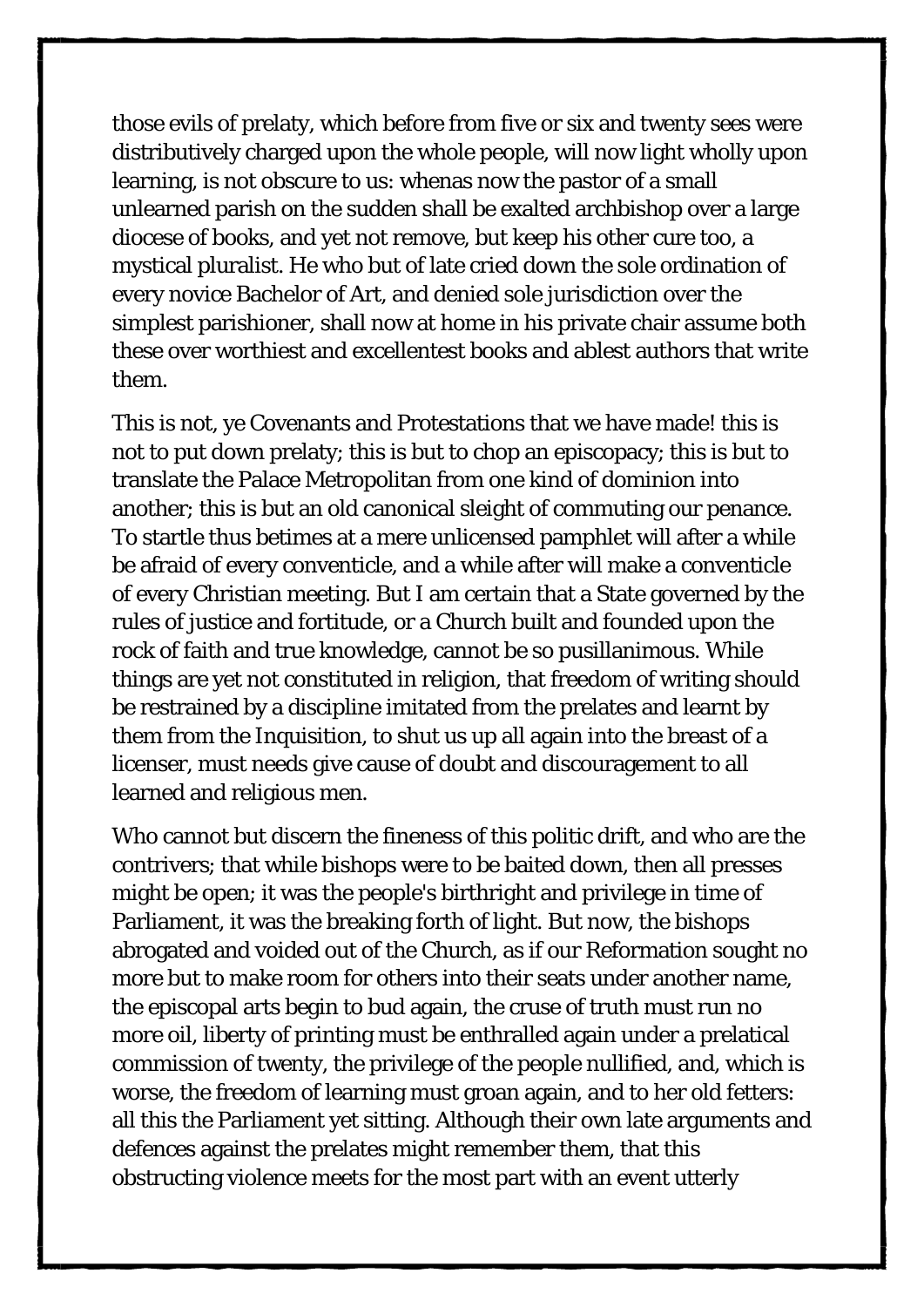opposite to the end which it drives at: instead of suppressing sects and schisms, it raises them and invests them with a reputation. The punishing of wits enhances their authority, saith the Viscount St. Albans; and a forbidden writing is thought to be a certain spark of truth that flies up in the faces of them who seek to tread it out. This Order, therefore, may prove a nursing-mother to sects, but I shall easily show how it will be a step-dame to Truth: and first by disenabling us to the maintenance of what is known already.

Well knows he who uses to consider, that our faith and knowledge thrives by exercise, as well as our limbs and complexion. Truth is compared in Scripture to a streaming fountain; if her waters flow not in a perpetual progression, they sicken into a muddy pool of conformity and tradition. A man may be a heretic in the truth; and if he believe things only because his pastor says so, or the Assembly so determines, without knowing other reason, though his belief be true, yet the very truth he holds becomes his heresy.

There is not any burden that some would gladlier post off to another than the charge and care of their religion. There be—who knows not that there be?—of Protestants and professors who live and die in as arrant an implicit faith as any lay Papist of Loretto. A wealthy man, addicted to his pleasure and to his profits, finds religion to be a traffic so entangled, and of so many piddling accounts, that of all mysteries he cannot skill to keep a stock going upon that trade. What should he do? fain he would have the name to be religious, fain he would bear up with his neighbours in that. What does he therefore, but resolves to give over toiling, and to find himself out some factor, to whose care and credit he may commit the whole managing of his religious affairs; some divine of note and estimation that must be. To him he adheres, resigns the whole warehouse of his religion, with all the locks and keys, into his custody; and indeed makes the very person of that man his religion; esteems his associating with him a sufficient evidence and commendatory of his own piety. So that a man may say his religion is now no more within himself, but is become a dividual movable, and goes and comes near him, according as that good man frequents the house. He entertains him, gives him gifts, feasts him, lodges him; his religion comes home at night, prays, is liberally supped, and sumptuously laid to sleep; rises, is saluted, and after the malmsey, or some well-spiced brewage, and better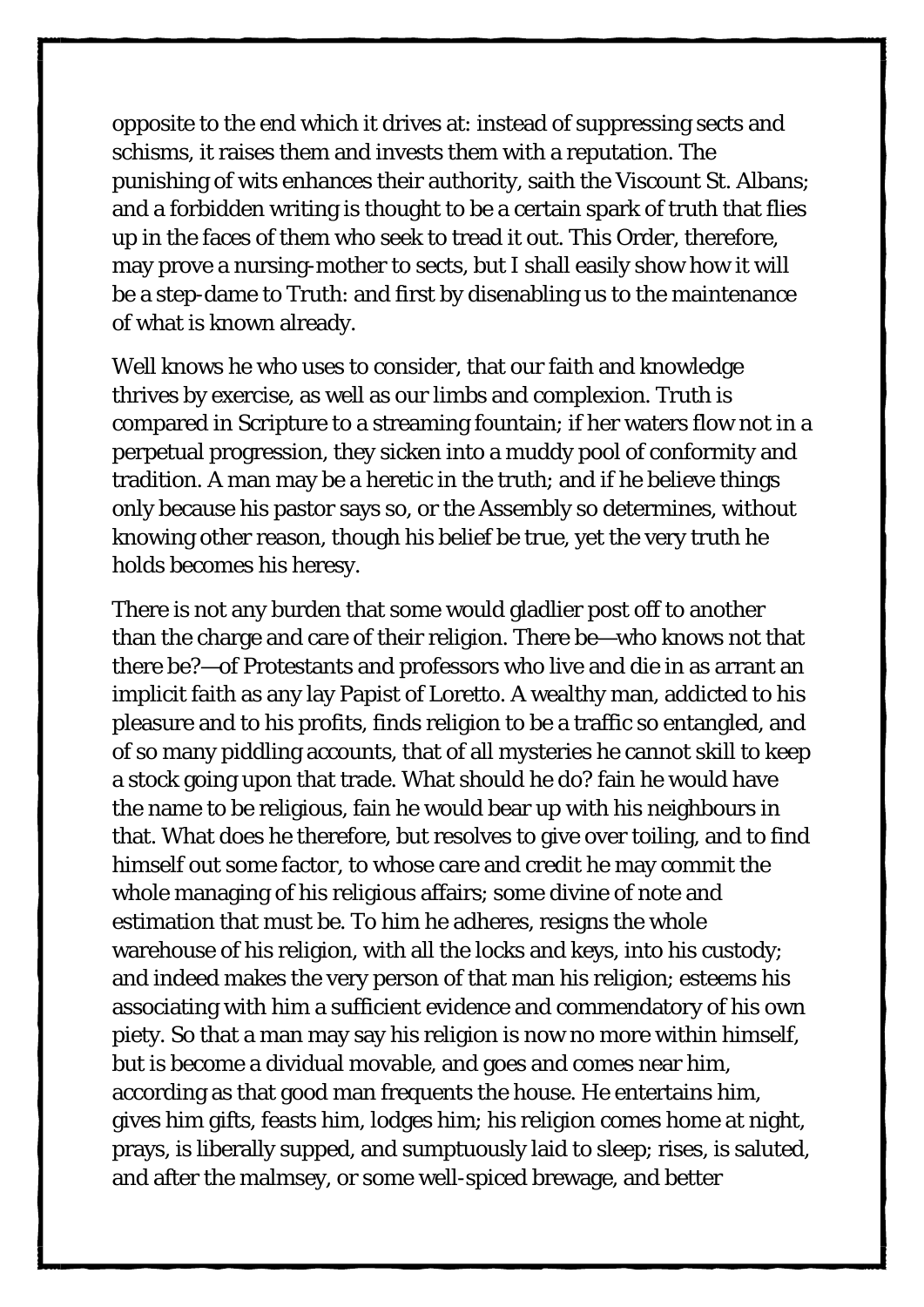breakfasted than he whose morning appetite would have gladly fed on green figs between Bethany and Jerusalem, his religion walks abroad at eight, and leaves his kind entertainer in the shop trading all day without his religion.

Another sort there be who, when they hear that all things shall be ordered, all things regulated and settled, nothing written but what passes through the custom-house of certain publicans that have the tonnaging and poundaging of all free-spoken truth, will straight give themselves up into your hands, make 'em and cut 'em out what religion ye please: there be delights, there be recreations and jolly pastimes that will fetch the day about from sun to sun, and rock the tedious year as in a delightful dream. What need they torture their heads with that which others have taken so strictly and so unalterably into their own purveying? These are the fruits which a dull ease and cessation of our knowledge will bring forth among the people. How goodly and how to be wished were such an obedient unanimity as this, what a fine conformity would it starch us all into! Doubtless a staunch and solid piece of framework, as any January could freeze together.

Nor much better will be the consequence even among the clergy themselves. It is no new thing never heard of before, for a parochial minister, who has his reward and is at his Hercules' pillars in a warm benefice, to be easily inclinable, if he have nothing else that may rouse up his studies, to finish his circuit in an English Concordance and a topic folio, the gatherings and savings of a sober graduateship, a Harmony and a Catena; treading the constant round of certain common doctrinal heads, attended with their uses, motives, marks, and means, out of which, as out of an alphabet, or sol-fa, by forming and transforming, joining and disjoining variously, a little bookcraft, and two hours' meditation, might furnish him unspeakably to the performance of more than a weekly charge of sermoning: not to reckon up the infinite helps of interlinearies, breviaries, synopses, and other loitering gear. But as for the multitude of sermons ready printed and piled up, on every text that is not difficult, our London trading St. Thomas in his vestry, and add to boot St. Martin and St. Hugh, have not within their hallowed limits more vendible ware of all sorts ready made: so that penury he never need fear of pulpit provision, having where so plenteously to refresh his magazine. But if his rear and flanks be not impaled, if his back door be not secured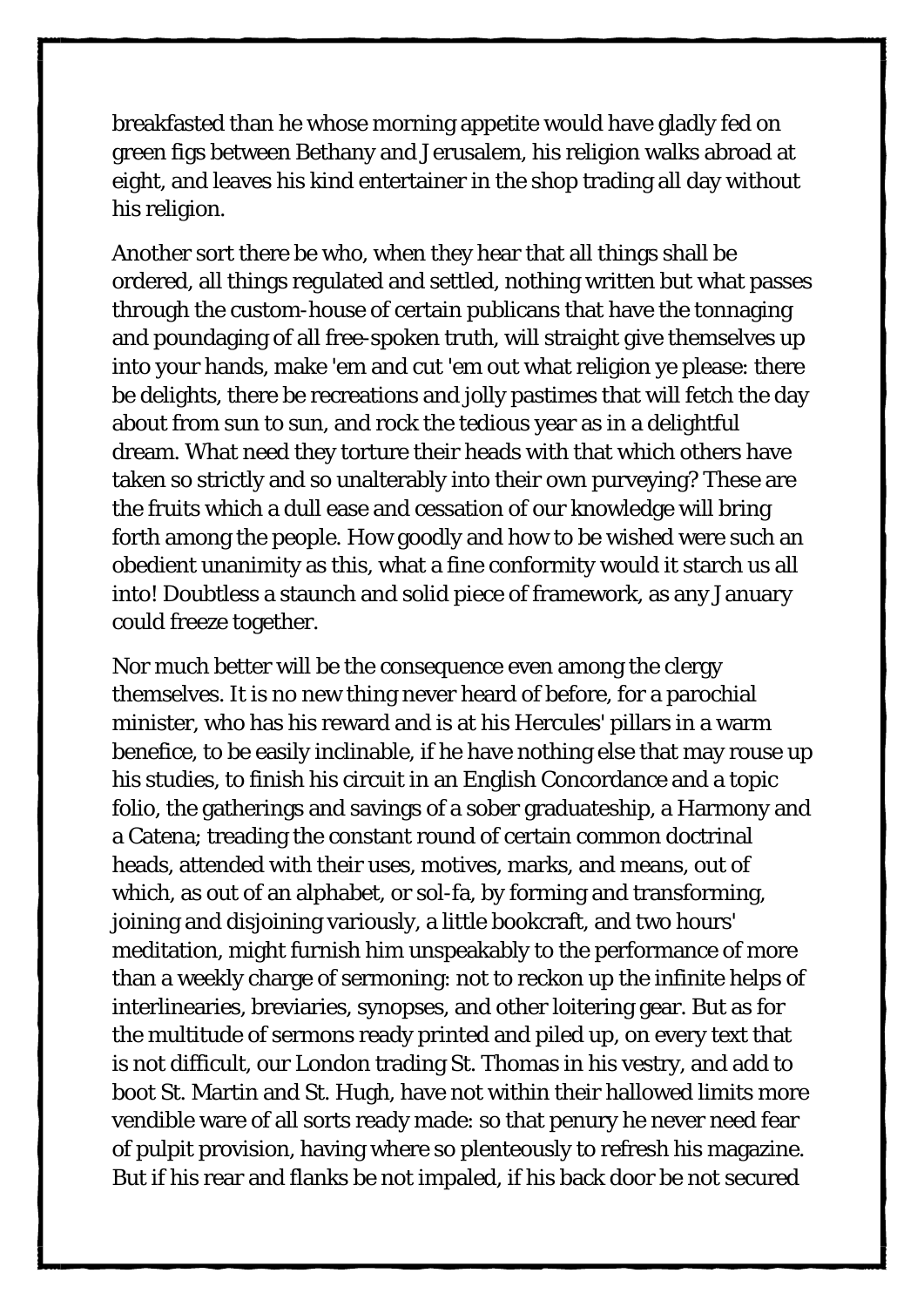by the rigid licenser, but that a bold book may now and then issue forth and give the assault to some of his old collections in their trenches, it will concern him then to keep waking, to stand in watch, to set good guards and sentinels about his received opinions, to walk the round and counter-round with his fellow inspectors, fearing lest any of his flock be seduced, who also then would be better instructed, better exercised and disciplined. And God send that the fear of this diligence, which must then be used, do not make us affect the laziness of a licensing Church.

For if we be sure we are in the right, and do not hold the truth guiltily, which becomes not, if we ourselves condemn not our own weak and frivolous teaching, and the people for an untaught and irreligious gadding rout, what can be more fair than when a man judicious, learned, and of a conscience, for aught we know, as good as theirs that taught us what we know, shall not privily from house to house, which is more dangerous, but openly by writing publish to the world what his opinion is, what his reasons, and wherefore that which is now thought cannot be sound? Christ urged it as wherewith to justify himself, that he preached in public; yet writing is more public than preaching; and more easy to refutation, if need be, there being so many whose business and profession merely it is to be the champions of truth; which if they neglect, what can be imputed but their sloth, or unability?

Thus much we are hindered and disinured by this course of licensing, toward the true knowledge of what we seem to know. For how much it hurts and hinders the licensers themselves in the calling of their ministry, more than any secular employment, if they will discharge that office as they ought, so that of necessity they must neglect either the one duty or the other, I insist not, because it is a particular, but leave it to their own conscience, how they will decide it there.

There is yet behind of what I purposed to lay open, the incredible loss and detriment that this plot of licensing puts us to; more than if some enemy at sea should stop up all our havens and ports and creeks, it hinders and retards the importation of our richest merchandise, truth; nay, it was first established and put in practice by Antichristian malice and mystery on set purpose to extinguish, if it were possible, the light of Reformation, and to settle falsehood; little differing from that policy wherewith the Turk upholds his Alcoran, by the prohibition of printing.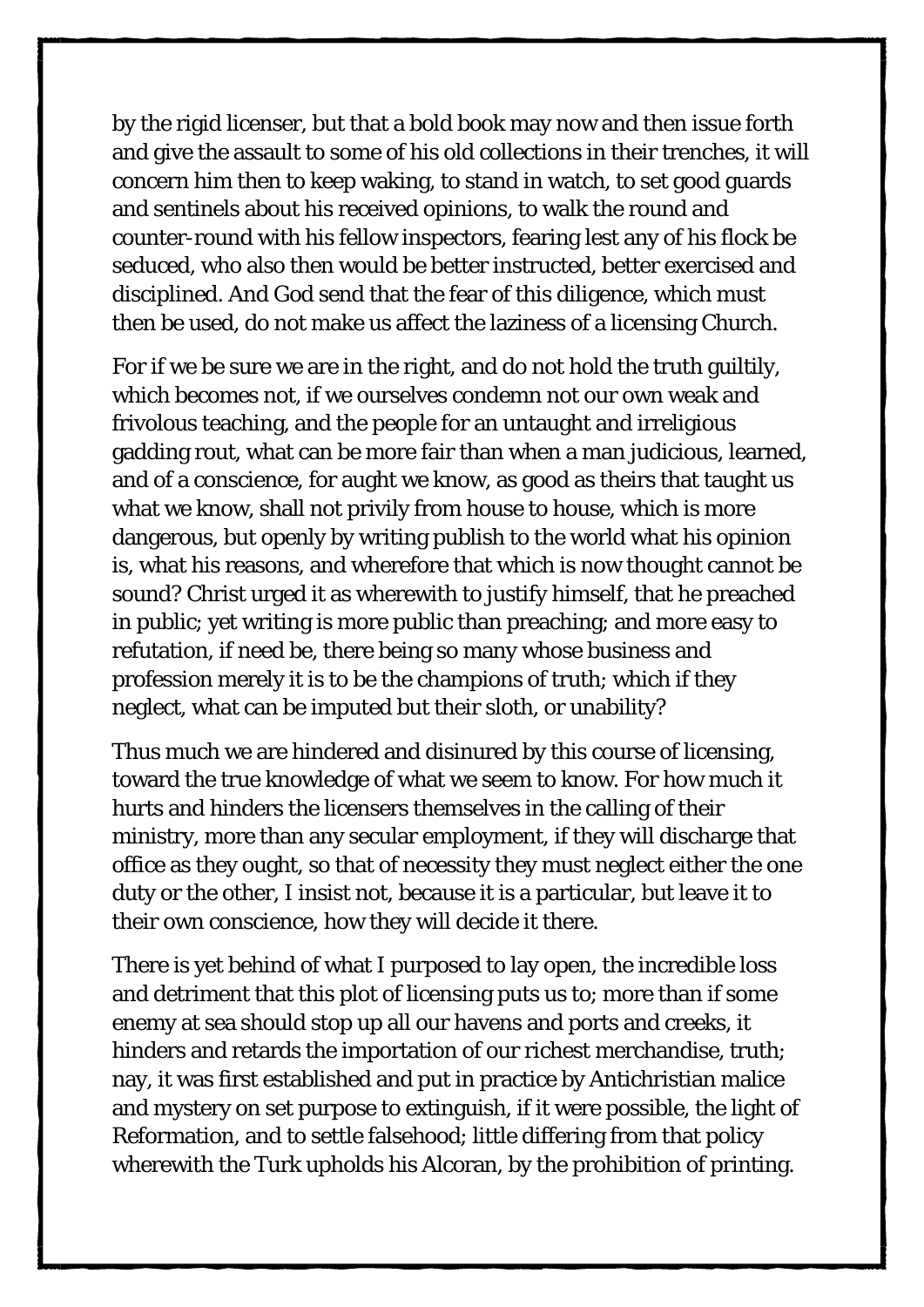'Tis not denied, but gladly confessed, we are to send our thanks and vows to Heaven louder than most of nations, for that great measure of truth which we enjoy, especially in those main points between us and the Pope, with his appurtenances the prelates: but he who thinks we are to pitch our tent here, and have attained the utmost prospect of reformation that the mortal glass wherein we contemplate can show us, till we come to beatific vision, that man by this very opinion declares that he is yet far short of truth.

Truth indeed came once into the world with her divine Master, and was a perfect shape most glorious to look on: but when he ascended, and his Apostles after him were laid asleep, then straight arose a wicked race of deceivers, who, as that story goes of the Egyptian Typhon with his conspirators, how they dealt with the good Osiris, took the virgin Truth, hewed her lovely form into a thousand pieces, and scattered them to the four winds. From that time ever since, the sad friends of Truth, such as durst appear, imitating the careful search that Isis made for the mangled body of Osiris, went up and down gathering up limb by limb, still as they could find them. We have not yet found them all, Lords and Commons, nor ever shall do, till her Master's second coming; he shall bring together every joint and member, and shall mould them into an immortal feature of loveliness and perfection. Suffer not these licensing prohibitions to stand at every place of opportunity, forbidding and disturbing them that continue seeking, that continue to do our obsequies to the torn body of our martyred saint.

We boast our light; but if we look not wisely on the sun itself, it smites us into darkness. Who can discern those planets that are oft combust, and those stars of brightest magnitude that rise and set with the sun, until the opposite motion of their orbs bring them to such a place in the firmament, where they may be seen evening or morning? The light which we have gained was given us, not to be ever staring on, but by it to discover onward things more remote from our knowledge. It is not the unfrocking of a priest, the unmitring of a bishop, and the removing him from off the presbyterian shoulders, that will make us a happy nation. No, if other things as great in the Church, and in the rule of life both economical and political, be not looked into and reformed, we have looked so long upon the blaze that Zuinglius and Calvin hath beaconed up to us, that we are stark blind. There be who perpetually complain of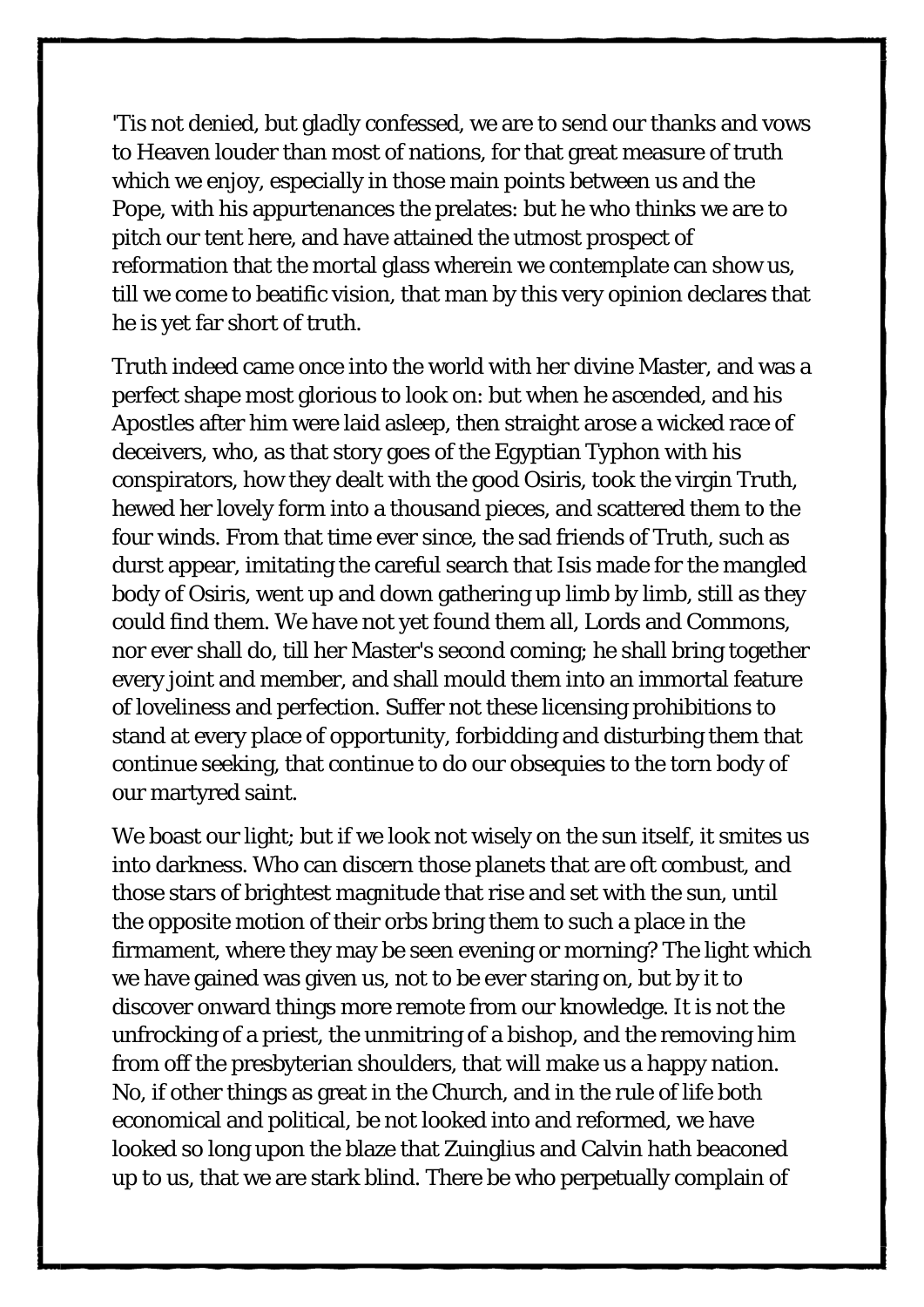schisms and sects, and make it such a calamity that any man dissents from their maxims. 'Tis their own pride and ignorance which causes the disturbing, who neither will hear with meekness, nor can convince; yet all must be suppressed which is not found in their Syntagma. They are the troublers, they are the dividers of unity, who neglect and permit not others to unite those dissevered pieces which are yet wanting to the body of Truth. To be still searching what we know not by what we know, still closing up truth to truth as we find it (for all her body is homogeneal and proportional), this is the golden rule in theology as well as in arithmetic, and makes up the best harmony in a Church; not the forced and outward union of cold, and neutral, and inwardly divided minds.

Lords and Commons of England! consider what nation it is whereof ye are, and whereof ye are the governors: a nation not slow and dull, but of a quick, ingenious and piercing spirit, acute to invent, subtle and sinewy to discourse, not beneath the reach of any point the highest that human capacity can soar to. Therefore the studies of learning in her deepest sciences have been so ancient and so eminent among us, that writers of good antiquity and ablest judgment have been persuaded that even the school of Pythagoras and the Persian wisdom took beginning from the old philosophy of this island. And that wise and civil Roman, Julius Agricola, who governed once here for Caesar, preferred the natural wits of Britain before the laboured studies of the French. Nor is it for nothing that the grave and frugal Transylvanian sends out yearly from as far as the mountainous borders of Russia, and beyond the Hercynian wilderness, not their youth, but their staid men, to learn our language and our theologic arts.

Yet that which is above all this, the favour and the love of Heaven, we have great argument to think in a peculiar manner propitious and propending towards us. Why else was this nation chosen before any other, that out of her, as out of Sion, should be proclaimed and sounded forth the first tidings and trumpet of Reformation to all Europe? And had it not been the obstinate perverseness of our prelates against the divine and admirable spirit of Wickliff, to suppress him as a schismatic and innovator, perhaps neither the Bohemian Huns and Jerome, no nor the name of Luther or of Calvin, had been ever known: the glory of reforming all our neighbours had been completely ours. But now, as our obdurate clergy have with violence demeaned the matter, we are become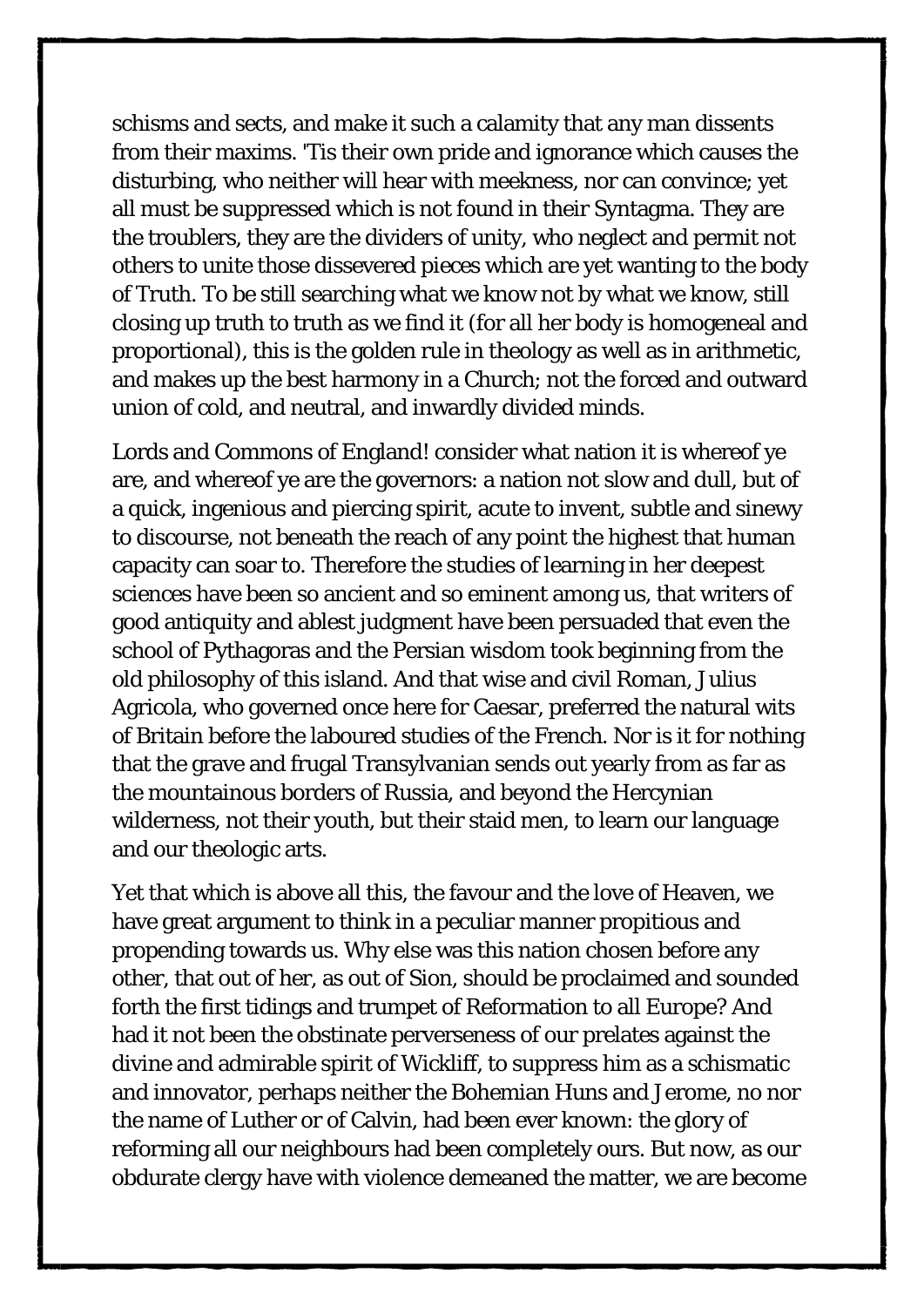hitherto the latest and the backwardest scholars, of whom God offered to have made us the teachers. Now once again by all concurrence of signs, and by the general instinct of holy and devout men, as they daily and solemnly express their thoughts, God is decreeing to begin some new and great period in his Church, even to the reforming of Reformation itself: what does he then but reveal himself to his servants, and as his manner is, first to his Englishmen? I say, as his manner is, first to us, though we mark not the method of his counsels, and are unworthy.

Behold now this vast city: a city of refuge, the mansion house of liberty, encompassed and surrounded with his protection; the shop of war hath not there more anvils and hammers waking, to fashion out the plates and instruments of armed justice in defence of beleaguered truth, than there be pens and heads there, sitting by their studious lamps, musing, searching, revolving new notions and ideas wherewith to present, as with their homage and their fealty, the approaching Reformation: others as fast reading, trying all things, assenting to the force of reason and convincement. What could a man require more from a nation so pliant and so prone to seek after knowledge? What wants there to such a towardly and pregnant soil, but wise and faithful labourers, to make a knowing people, a nation of prophets, of sages, and of worthies? We reckon more than five months yet to harvest; there need not be five weeks; had we but eyes to lift up, the fields are white already.

Where there is much desire to learn, there of necessity will be much arguing, much writing, many opinions; for opinion in good men is but knowledge in the making. Under these fantastic terrors of sect and schism, we wrong the earnest and zealous thirst after knowledge and understanding which God hath stirred up in this city. What some lament of, we rather should rejoice at, should rather praise this pious forwardness among men, to reassume the ill-deputed care of their religion into their own hands again. A little generous prudence, a little forbearance of one another, and some grain of charity might win all these diligences to join, and unite in one general and brotherly search after truth; could we but forgo this prelatical tradition of crowding free consciences and Christian liberties into canons and precepts of men. I doubt not, if some great and worthy stranger should come among us, wise to discern the mould and temper of a people, and how to govern it, observing the high hopes and aims, the diligent alacrity of our extended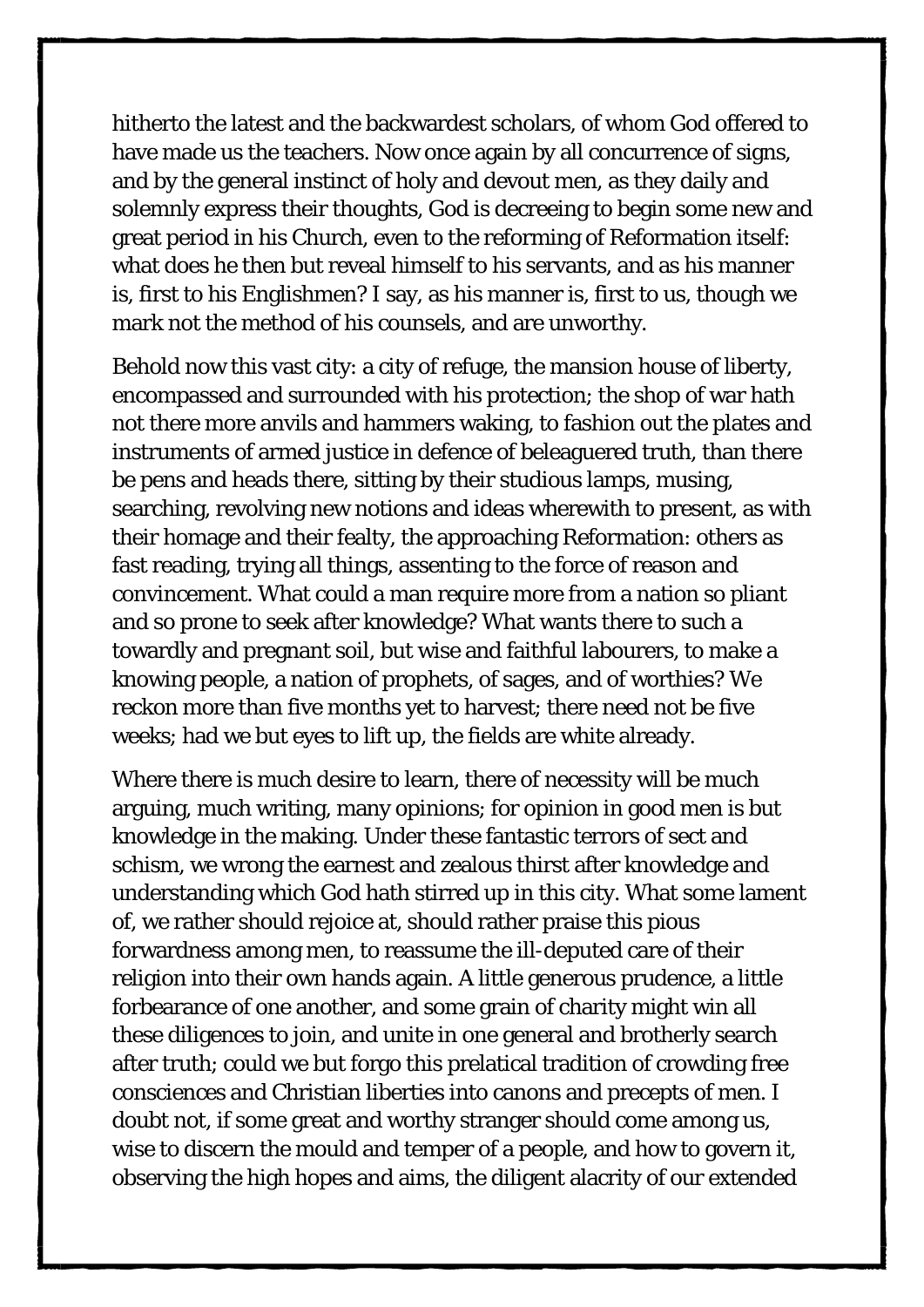thoughts and reasonings in the pursuance of truth and freedom, but that he would cry out as Pyrrhus did, admiring the Roman docility and courage: If such were my Epirots, I would not despair the greatest design that could be attempted, to make a Church or kingdom happy.

Yet these are the men cried out against for schismatics and sectaries; as if, while the temple of the Lord was building, some cutting, some squaring the marble, others hewing the cedars, there should be a sort of irrational men who could not consider there must be many schisms and many dissections made in the quarry and in the timber, ere the house of God can be built. And when every stone is laid artfully together, it cannot be united into a continuity, it can but be contiguous in this world; neither can every piece of the building be of one form; nay rather the perfection consists in this, that, out of many moderate varieties and brotherly dissimilitudes that are not vastly disproportional, arises the goodly and the graceful symmetry that commends the whole pile and structure.

Let us therefore be more considerate builders, more wise in spiritual architecture, when great reformation is expected. For now the time seems come, wherein Moses the great prophet may sit in heaven rejoicing to see that memorable and glorious wish of his fulfilled, when not only our seventy elders, but all the Lord's people, are become prophets. No marvel then though some men, and some good men too perhaps, but young in goodness, as Joshua then was, envy them. They fret, and out of their own weakness are in agony, lest these divisions and subdivisions will undo us. The adversary again applauds, and waits the hour: when they have branched themselves out, saith he, small enough into parties and partitions, then will be our time. Fool! he sees not the firm root, out of which we all grow, though into branches: nor will beware until he see our small divided maniples cutting through at every angle of his ill-united and unwieldy brigade. And that we are to hope better of all these supposed sects and schisms, and that we shall not need that solicitude, honest perhaps, though over-timorous, of them that vex in this behalf, but shall laugh in the end at those malicious applauders of our differences, I have these reasons to persuade me.

First, when a city shall be as it were besieged and blocked about, her navigable river infested, inroads and incursions round, defiance and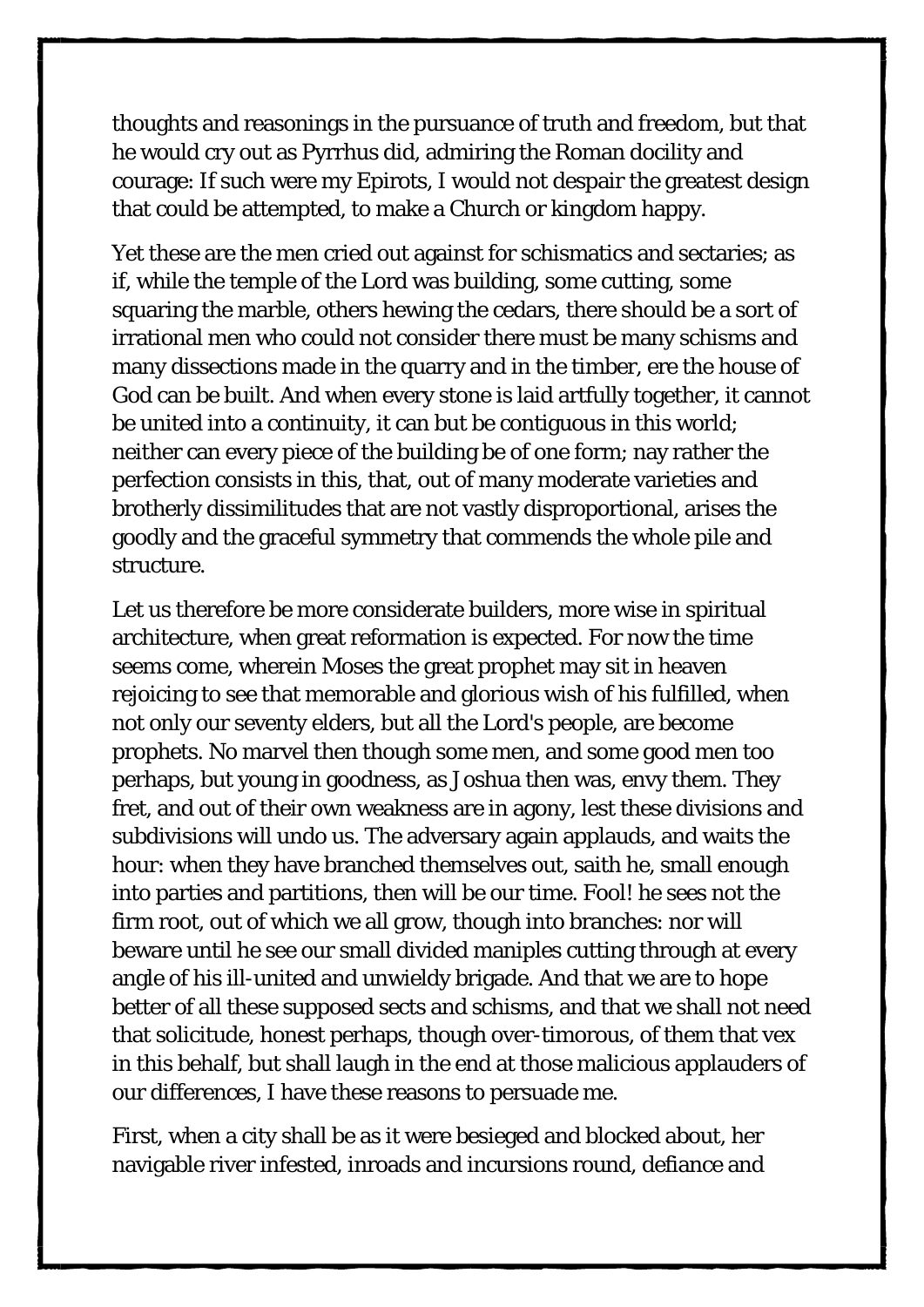battle oft rumoured to be marching up even to her walls and suburb trenches, that then the people, or the greater part, more than at other times, wholly taken up with the study of highest and most important matters to be reformed, should be disputing, reasoning, reading, inventing, discoursing, even to a rarity and admiration, things not before discoursed or written of, argues first a singular goodwill, contentedness and confidence in your prudent foresight and safe government, Lords and Commons; and from thence derives itself to a gallant bravery and well-grounded contempt of their enemies, as if there were no small number of as great spirits among us, as his was, who when Rome was nigh besieged by Hannibal, being in the city, bought that piece of ground at no cheap rate, whereon Hannibal himself encamped his own regiment.

Next, it is a lively and cheerful presage of our happy success and victory. For as in a body, when the blood is fresh, the spirits pure and vigorous, not only to vital but to rational faculties, and those in the acutest and the pertest operations of wit and subtlety, it argues in what good plight and constitution the body is; so when the cheerfulness of the people is so sprightly up, as that it has not only wherewith to guard well its own freedom and safety, but to spare, and to bestow upon the solidest and sublimest points of controversy and new invention, it betokens us not degenerated, nor drooping to a fatal decay, but casting off the old and wrinkled skin of corruption to outlive these pangs and wax young again, entering the glorious ways of truth and prosperous virtue, destined to become great and honourable in these latter ages. Methinks I see in my mind a noble and puissant nation rousing herself like a strong man after sleep, and shaking her invincible locks: methinks I see her as an eagle mewing her mighty youth, and kindling her undazzled eyes at the full midday beam; purging and unscaling her long-abused sight at the fountain itself of heavenly radiance; while the whole noise of timorous and flocking birds, with those also that love the twilight, flutter about, amazed at what she means, and in their envious gabble would prognosticate a year of sects and schisms.

What would ye do then? should ye suppress all this flowery crop of knowledge and new light sprung up and yet springing daily in this city? Should ye set an oligarchy of twenty engrossers over it, to bring a famine upon our minds again, when we shall know nothing but what is measured to us by their bushel? Believe it, Lords and Commons, they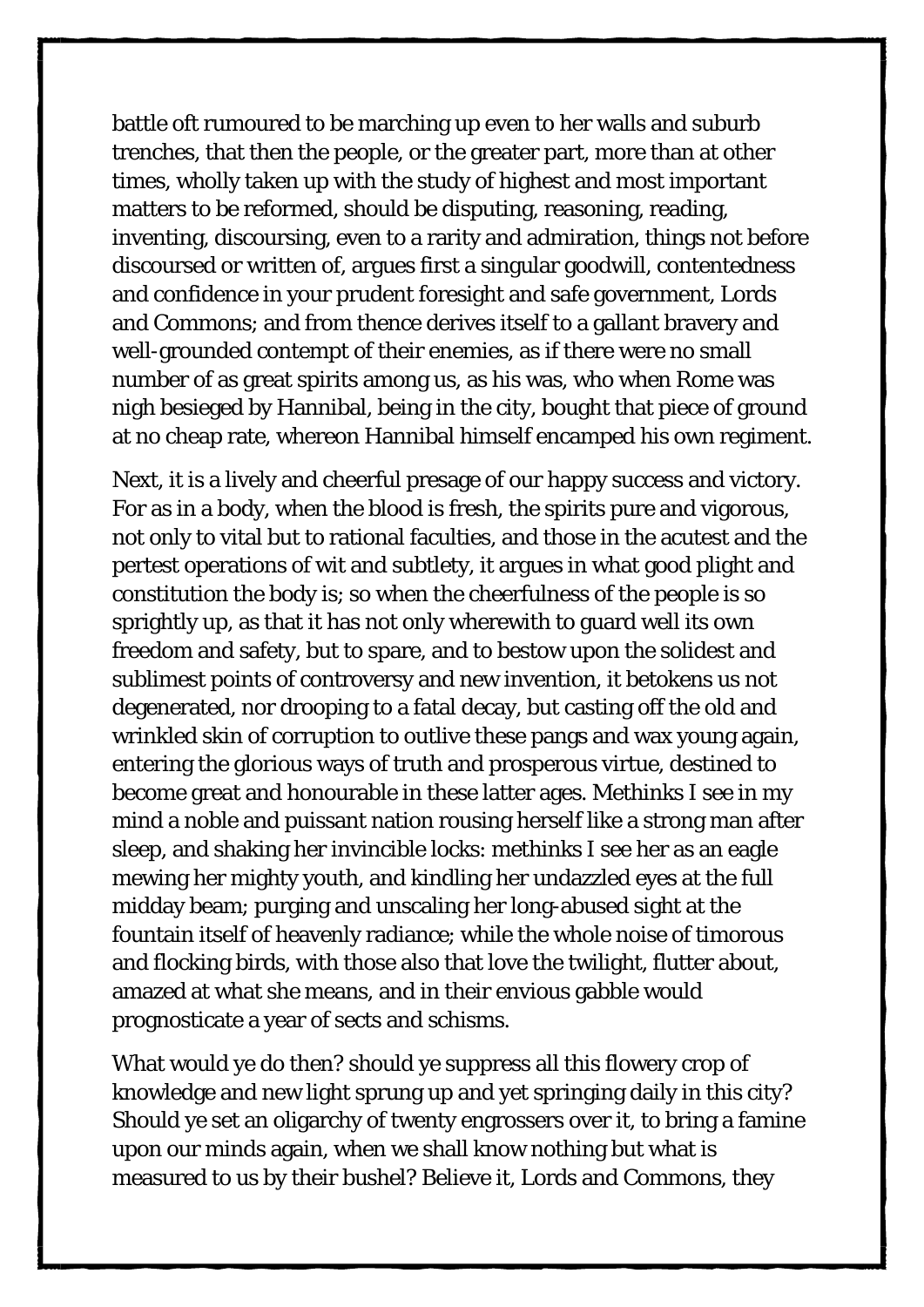who counsel ye to such a suppressing do as good as bid ye suppress yourselves; and I will soon show how. If it be desired to know the immediate cause of all this free writing and free speaking, there cannot be assigned a truer than your own mild and free and humane government. It is the liberty, Lords and Commons, which your own valorous and happy counsels have purchased us, liberty which is the nurse of all great wits; this is that which hath rarefied and enlightened our spirits like the influence of heaven; this is that which hath enfranchised, enlarged and lifted up our apprehensions, degrees above themselves.

Ye cannot make us now less capable, less knowing, less eagerly pursuing of the truth, unless ye first make yourselves, that made us so, less the lovers, less the founders of our true liberty. We can grow ignorant again, brutish, formal and slavish, as ye found us; but you then must first become that which ye cannot be, oppressive, arbitrary and tyrannous, as they were from whom ye have freed us. That our hearts are now more capacious, our thoughts more erected to the search and expectation of greatest and exactest things, is the issue of your own virtue propagated in us; ye cannot suppress that, unless ye reinforce an abrogated and merciless law, that fathers may dispatch at will their own children. And who shall then stick closest to ye, and excite others? not he who takes up arms for coat and conduct, and his four nobles of Danegelt. Although I dispraise not the defence of just immunities, yet love my peace better, if that were all. Give me the liberty to know, to utter, and to argue freely according to conscience, above all liberties.

What would be best advised, then, if it be found so hurtful and so unequal to suppress opinions for the newness or the unsuitableness to a customary acceptance, will not be my task to say. I only shall repeat what I have learned from one of your own honourable number, a right noble and pious lord, who, had he not sacrificed his life and fortunes to the Church and Commonwealth, we had not now missed and bewailed a worthy and undoubted patron of this argument. Ye know him, I am sure; yet I for honour's sake, and may it be eternal to him, shall name him, the Lord Brook. He writing of episcopacy, and by the way treating of sects and schisms, left ye his vote, or rather now the last words of his dying charge, which I know will ever be of dear and honoured regard with ye, so full of meekness and breathing charity, that next to his last testament,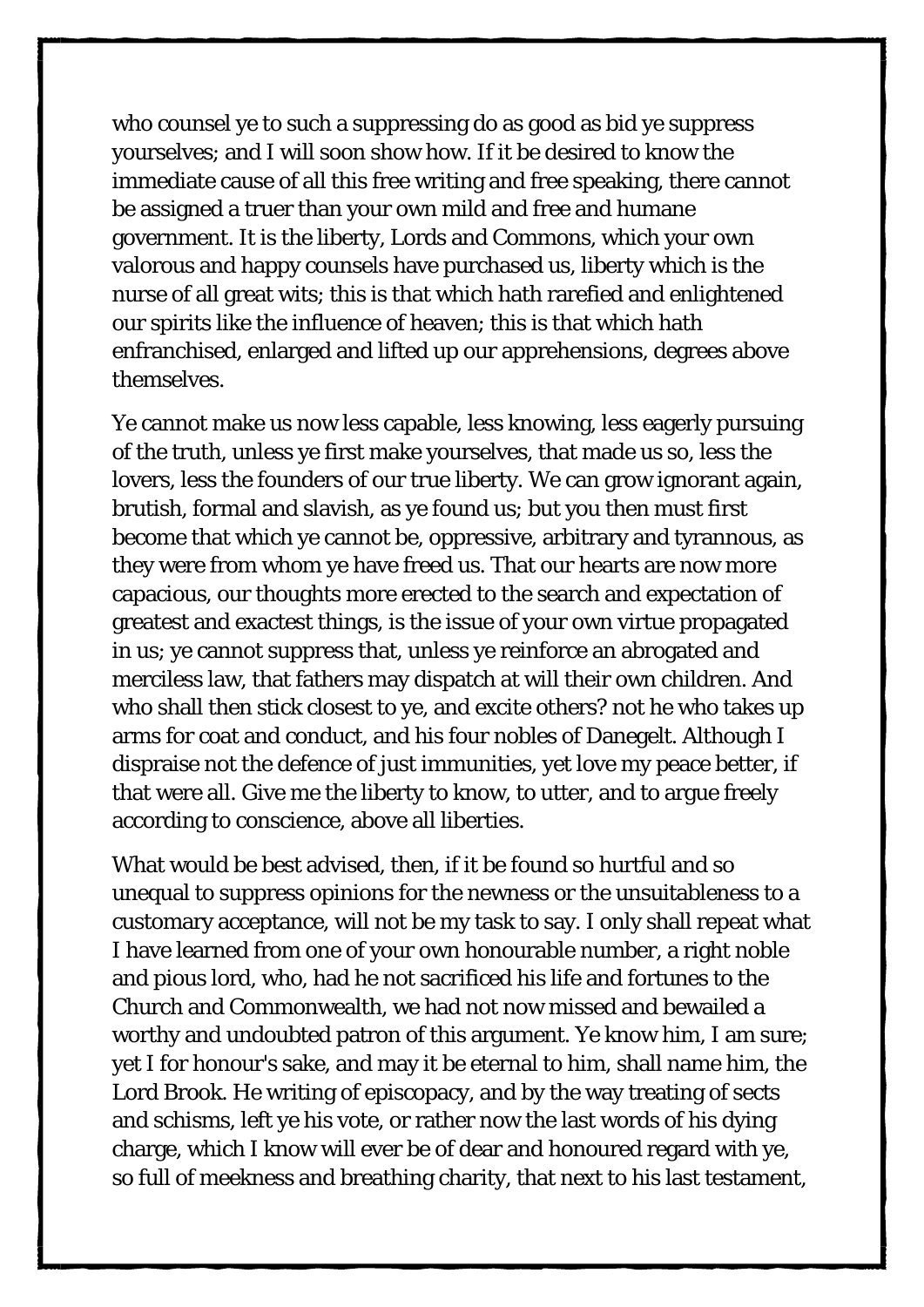who bequeathed love and peace to his disciples, I cannot call to mind where I have read or heard words more mild and peaceful. He there exhorts us to hear with patience and humility those, however they be miscalled, that desire to live purely, in such a use of God's ordinances, as the best guidance of their conscience gives them, and to tolerate them, though in some disconformity to ourselves. The book itself will tell us more at large, being published to the world, and dedicated to the Parliament by him who, both for his life and for his death, deserves that what advice he left be not laid by without perusal.

And now the time in special is, by privilege to write and speak what may help to the further discussing of matters in agitation. The temple of Janus with his two controversial faces might now not unsignificantly be set open. And though all the winds of doctrine were let loose to play upon the earth, so Truth be in the field, we do injuriously, by licensing and prohibiting, to misdoubt her strength. Let her and Falsehood grapple; who ever knew Truth put to the worse, in a free and open encounter? Her confuting is the best and surest suppressing. He who hears what praying there is for light and clearer knowledge to be sent down among us, would think of other matters to be constituted beyond the discipline of Geneva, framed and fabricked already to our hands. Yet when the new light which we beg for shines in upon us, there be who envy and oppose, if it come not first in at their casements. What a collusion is this, whenas we are exhorted by the wise man to use diligence, to seek for wisdom as for hidden treasures early and late, that another order shall enjoin us to know nothing but by statute? When a man hath been labouring the hardest labour in the deep mines of knowledge, hath furnished out his findings in all their equipage: drawn forth his reasons as it were a battle ranged: scattered and defeated all objections in his way; calls out his adversary into the plain, offers him the advantage of wind and sun, if he please, only that he may try the matter by dint of argument: for his opponents then to skulk, to lay ambushments, to keep a narrow bridge of licensing where the challenger should pass, though it be valour enough in soldiership, is but weakness and cowardice in the wars of Truth.

For who knows not that Truth is strong, next to the Almighty? She needs no policies, nor stratagems, nor licensings to make her victorious; those are the shifts and the defences that error uses against her power. Give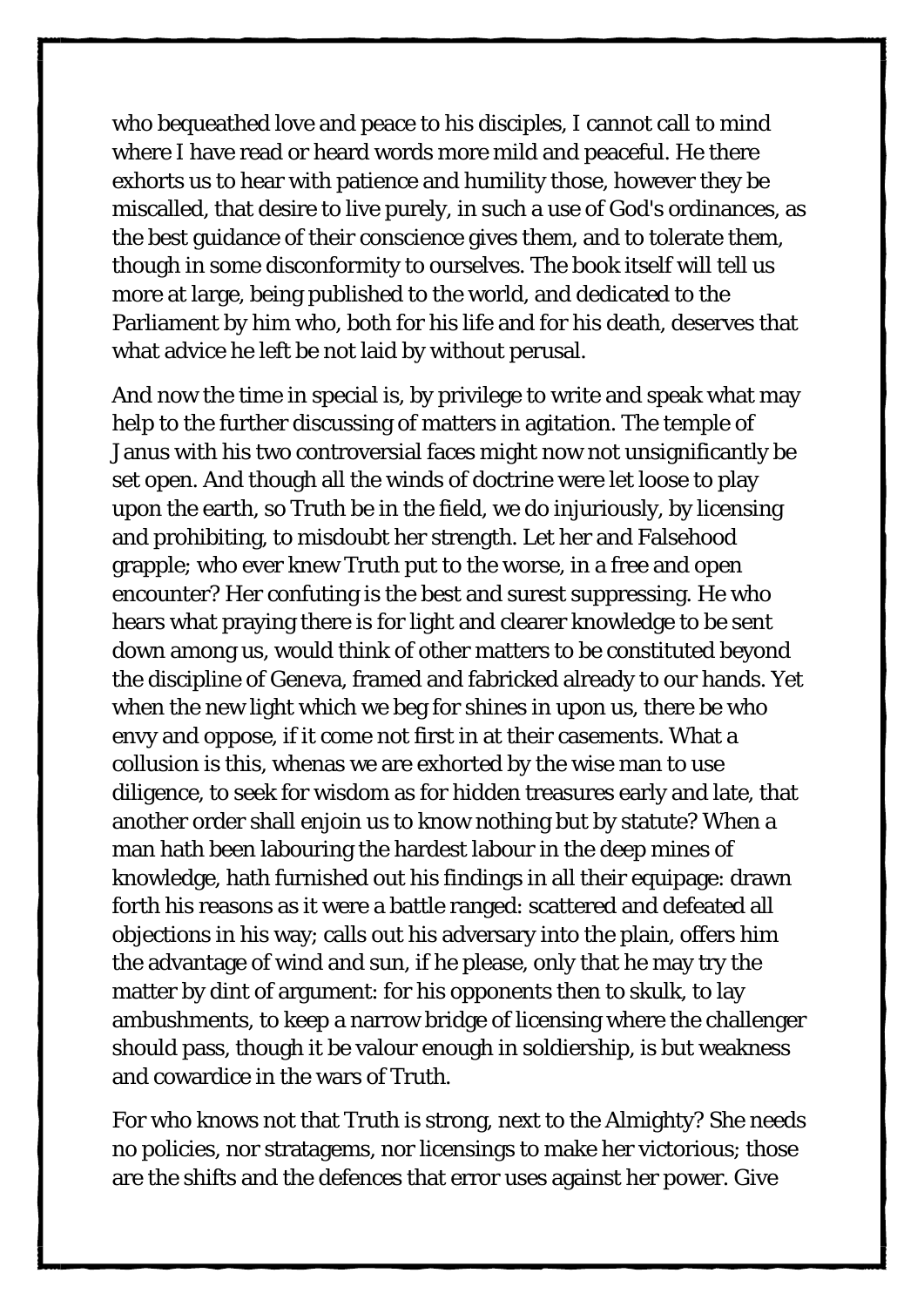her but room, and do not bind her when she sleeps, for then she speaks not true, as the old Proteus did, who spake oracles only when he was caught and bound, but then rather she turns herself into all shapes, except her own, and perhaps tunes her voice according to the time, as Micaiah did before Ahab, until she be adjured into her own likeness. Yet is it not impossible that she may have more shapes than one. What else is all that rank of things indifferent, wherein Truth may be on this side or on the other, without being unlike herself? What but a vain shadow else is the abolition of those ordinances, that hand-writing nailed to the cross? What great purchase is this Christian liberty which Paul so often boasts of? His doctrine is, that he who eats or eats not, regards a day or regards it not, may do either to the Lord. How many other things might be tolerated in peace, and left to conscience, had we but charity, and were it not the chief stronghold of our hypocrisy to be ever judging one another?

I fear yet this iron yoke of outward conformity hath left a slavish print upon our necks; the ghost of a linen decency yet haunts us. We stumble and are impatient at the least dividing of one visible congregation from another, though it be not in fundamentals; and through our forwardness to suppress, and our backwardness to recover any enthralled piece of truth out of the gripe of custom, we care not to keep truth separated from truth, which is the fiercest rent and disunion of all. We do not see that, while we still affect by all means a rigid external formality, we may as soon fall again into a gross conforming stupidity, a stark and dead congealment of wood and hay and stubble, forced and frozen together, which is more to the sudden degenerating of a Church than many subdichotomies of petty schisms.

Not that I can think well of every light separation, or that all in a Church is to be expected gold and silver and precious stones: it is not possible for man to sever the wheat from the tares, the good fish from the other fry; that must be the Angels' ministry at the end of mortal things. Yet if all cannot be of one mind—as who looks they should be?—this doubtless is more wholesome, more prudent, and more Christian, that many be tolerated, rather than all compelled. I mean not tolerated popery, and open superstition, which, as it extirpates all religions and civil supremacies, so itself should be extirpate, provided first that all charitable and compassionate means be used to win and regain the weak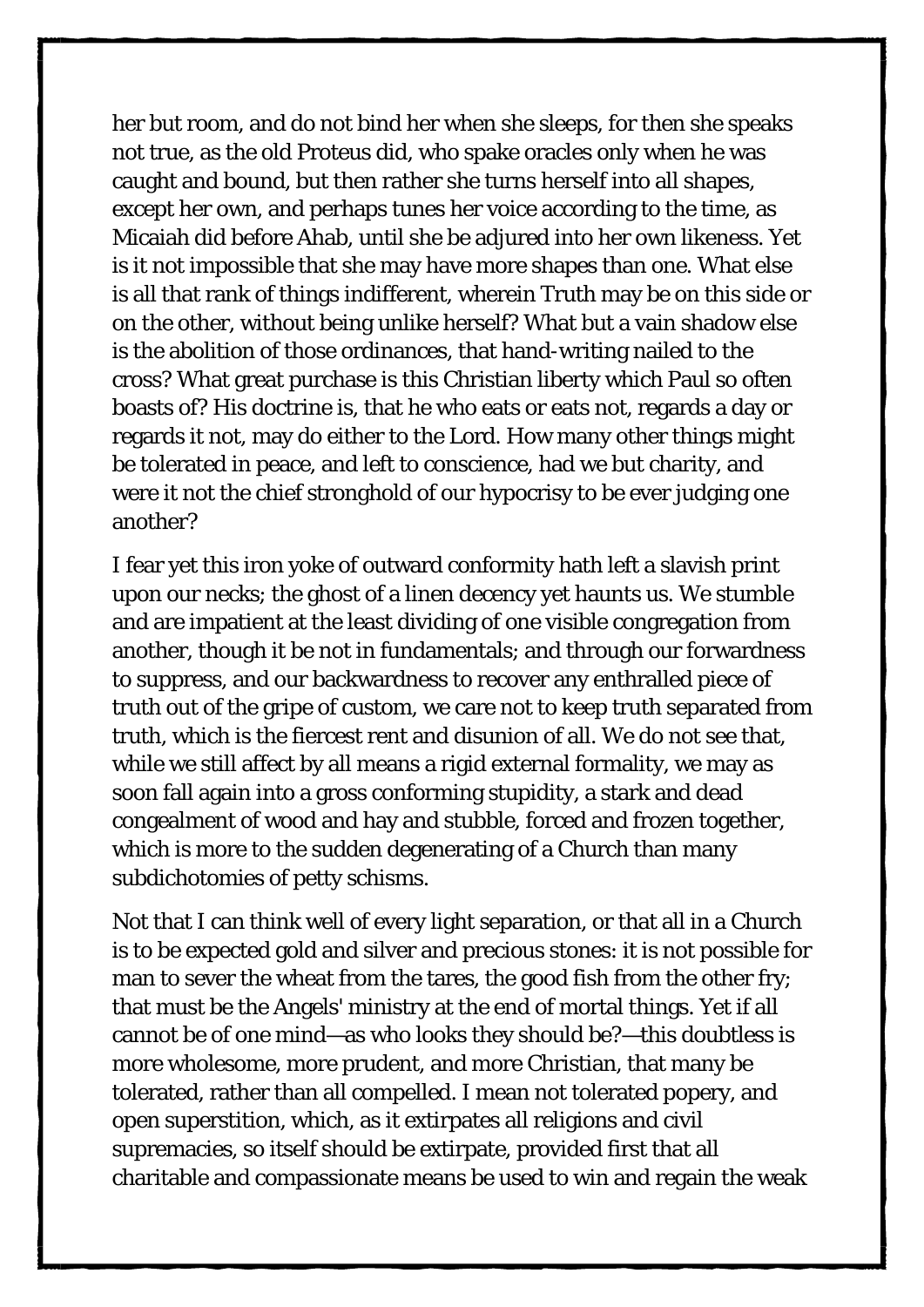and the misled: that also which is impious or evil absolutely either against faith or manners no law can possibly permit, that intends not to unlaw itself: but those neighbouring differences, or rather indifferences, are what I speak of, whether in some point of doctrine or of discipline, which, though they may be many, yet need not interrupt THE UNITY OF SPIRIT, if we could but find among us THE BOND OF PEACE.

In the meanwhile if any one would write, and bring his helpful hand to the slow-moving Reformation which we labour under, if Truth have spoken to him before others, or but seemed at least to speak, who hath so bejesuited us that we should trouble that man with asking license to do so worthy a deed? and not consider this, that if it come to prohibiting, there is not aught more likely to be prohibited than truth itself; whose first appearance to our eyes, bleared and dimmed with prejudice and custom, is more unsightly and unplausible than many errors, even as the person is of many a great man slight and contemptuous to see to. And what do they tell us vainly of new opinions, when this very opinion of theirs, that none must be heard but whom they like, is the worst and newest opinion of all others; and is the chief cause why sects and schisms do so much abound, and true knowledge is kept at distance from us; besides yet a greater danger which is in it.

For when God shakes a kingdom with strong and healthful commotions to a general reforming, 'tis not untrue that many sectaries and false teachers are then busiest in seducing; but yet more true it is, that God then raises to his own work men of rare abilities, and more than common industry, not only to look back and revise what hath been taught heretofore, but to gain further and go on some new enlightened steps in the discovery of truth. For such is the order of God's enlightening his Church, to dispense and deal out by degrees his beam, so as our earthly eyes may best sustain it.

Neither is God appointed and confined, where and out of what place these his chosen shall be first heard to speak; for he sees not as man sees, chooses not as man chooses, lest we should devote ourselves again to set places, and assemblies, and outward callings of men; planting our faith one while in the old Convocation house, and another while in the Chapel at Westminster; when all the faith and religion that shall be there canonized is not sufficient without plain convincement, and the charity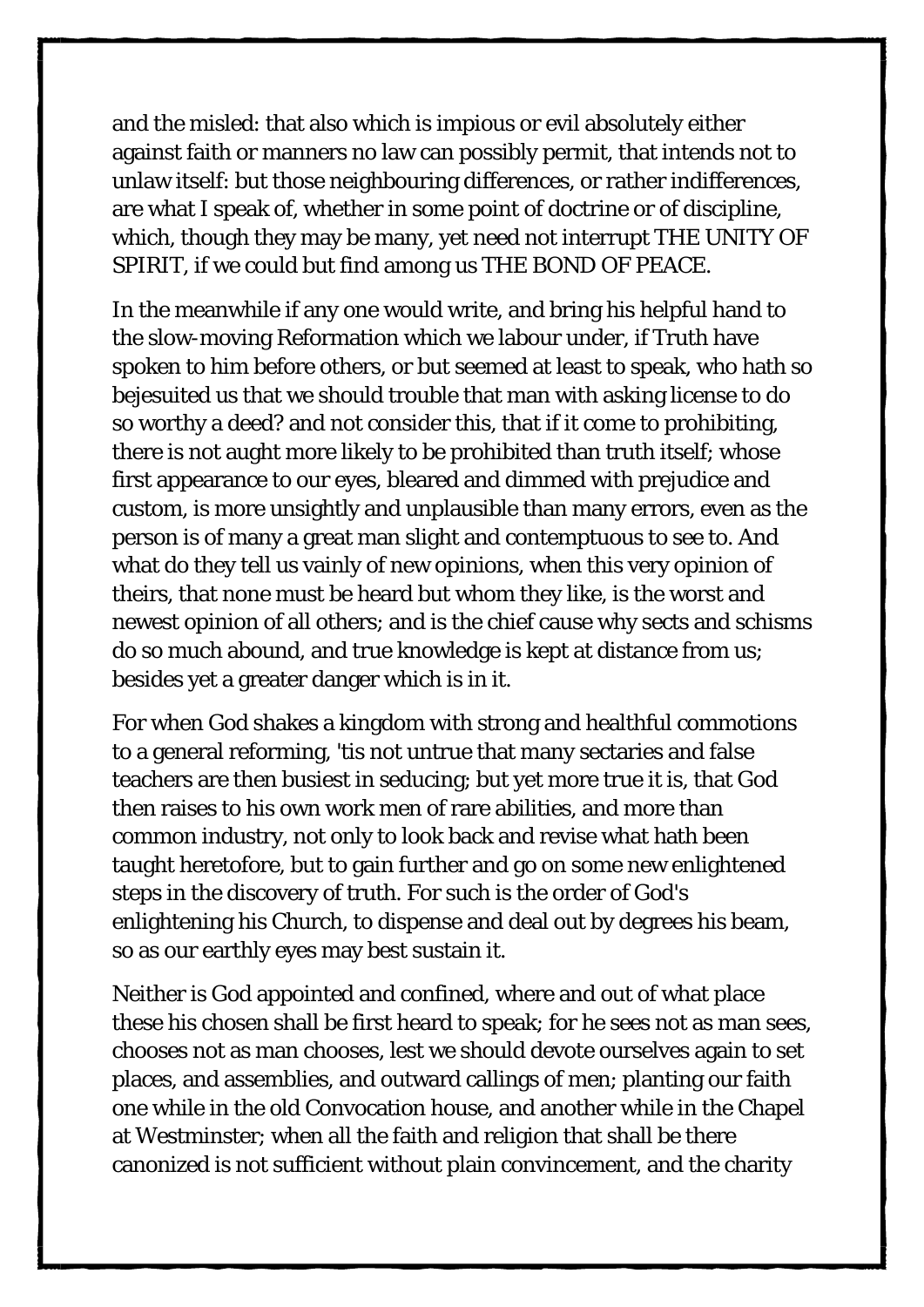of patient instruction to supple the least bruise of conscience, to edify the meanest Christian, who desires to walk in the Spirit, and not in the letter of human trust, for all the number of voices that can be there made; no, though Harry VII himself there, with all his liege tombs about him, should lend them voices from the dead, to swell their number.

And if the men be erroneous who appear to be the leading schismatics, what withholds us but our sloth, our self-will, and distrust in the right cause, that we do not give them gentle meetings and gentle dismissions, that we debate not and examine the matter thoroughly with liberal and frequent audience; if not for their sakes, yet for our own? seeing no man who hath tasted learning, but will confess the many ways of profiting by those who, not contented with stale receipts, are able to manage and set forth new positions to the world. And were they but as the dust and cinders of our feet, so long as in that notion they may yet serve to polish and brighten the armoury of Truth, even for that respect they were not utterly to be cast away. But if they be of those whom God hath fitted for the special use of these times with eminent and ample gifts, and those perhaps neither among the priests nor among the Pharisees, and we in the haste of a precipitant zeal shall make no distinction, but resolve to stop their mouths, because we fear they come with new and dangerous opinions, as we commonly forejudge them ere we understand them; no less than woe to us, while, thinking thus to defend the Gospel, we are found the persecutors.

There have been not a few since the beginning of this Parliament, both of the presbytery and others, who by their unlicensed books, to the contempt of an Imprimatur, first broke that triple ice clung about our hearts, and taught the people to see day: I hope that none of those were the persuaders to renew upon us this bondage which they themselves have wrought so much good by contemning. But if neither the check that Moses gave to young Joshua, nor the countermand which our Saviour gave to young John, who was so ready to prohibit those whom he thought unlicensed, be not enough to admonish our elders how unacceptable to God their testy mood of prohibiting is; if neither their own remembrance what evil hath abounded in the Church by this set of licensing, and what good they themselves have begun by transgressing it, be not enough, but that they will persuade and execute the most Dominican part of the Inquisition over us, and are already with one foot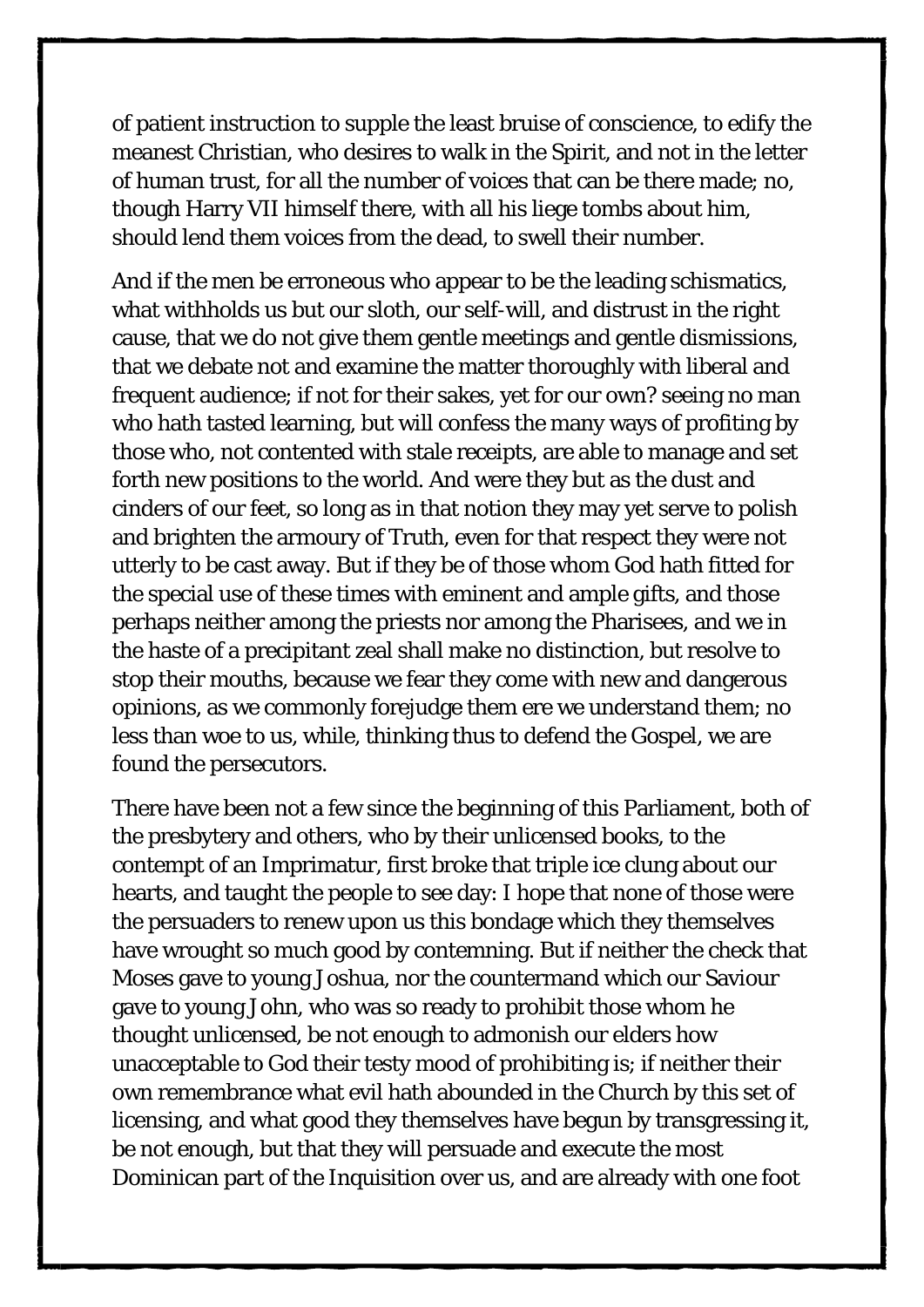in the stirrup so active at suppressing, it would be no unequal distribution in the first place to suppress the suppressors themselves: whom the change of their condition hath puffed up, more than their late experience of harder times hath made wise.

And as for regulating the press, let no man think to have the honour of advising ye better than yourselves have done in that Order published next before this, "that no book be printed, unless the printer's and the author's name, or at least the printer's, be registered." Those which otherwise come forth, if they be found mischievous and libellous, the fire and the executioner will be the timeliest and the most effectual remedy that man's prevention can use. For this authentic Spanish policy of licensing books, if I have said aught, will prove the most unlicensed book itself within a short while; and was the immediate image of a Star Chamber decree to that purpose made in those very times when that Court did the rest of those her pious works, for which she is now fallen from the stars with Lucifer. Whereby ye may guess what kind of state prudence, what love of the people, what care of religion or good manners there was at the contriving, although with singular hypocrisy it pretended to bind books to their good behaviour. And how it got the upper hand of your precedent Order so well constituted before, if we may believe those men whose profession gives them cause to inquire most, it may be doubted there was in it the fraud of some old patentees and monopolizers in the trade of bookselling; who under pretence of the poor in their Company not to be defrauded, and the just retaining of each man his several copy, which God forbid should be gainsaid, brought divers glossing colours to the House, which were indeed but colours, and serving to no end except it be to exercise a superiority over their neighbours; men who do not therefore labour in an honest profession to which learning is indebted, that they should be made other men's vassals. Another end is thought was aimed at by some of them in procuring by petition this Order, that, having power in their hands, malignant books might the easier scape abroad, as the event shows.

But of these sophisms and elenchs of merchandise I skill not. This I know, that errors in a good government and in a bad are equally almost incident; for what magistrate may not be misinformed, and much the sooner, if liberty of printing be reduced into the power of a few? But to redress willingly and speedily what hath been erred, and in highest